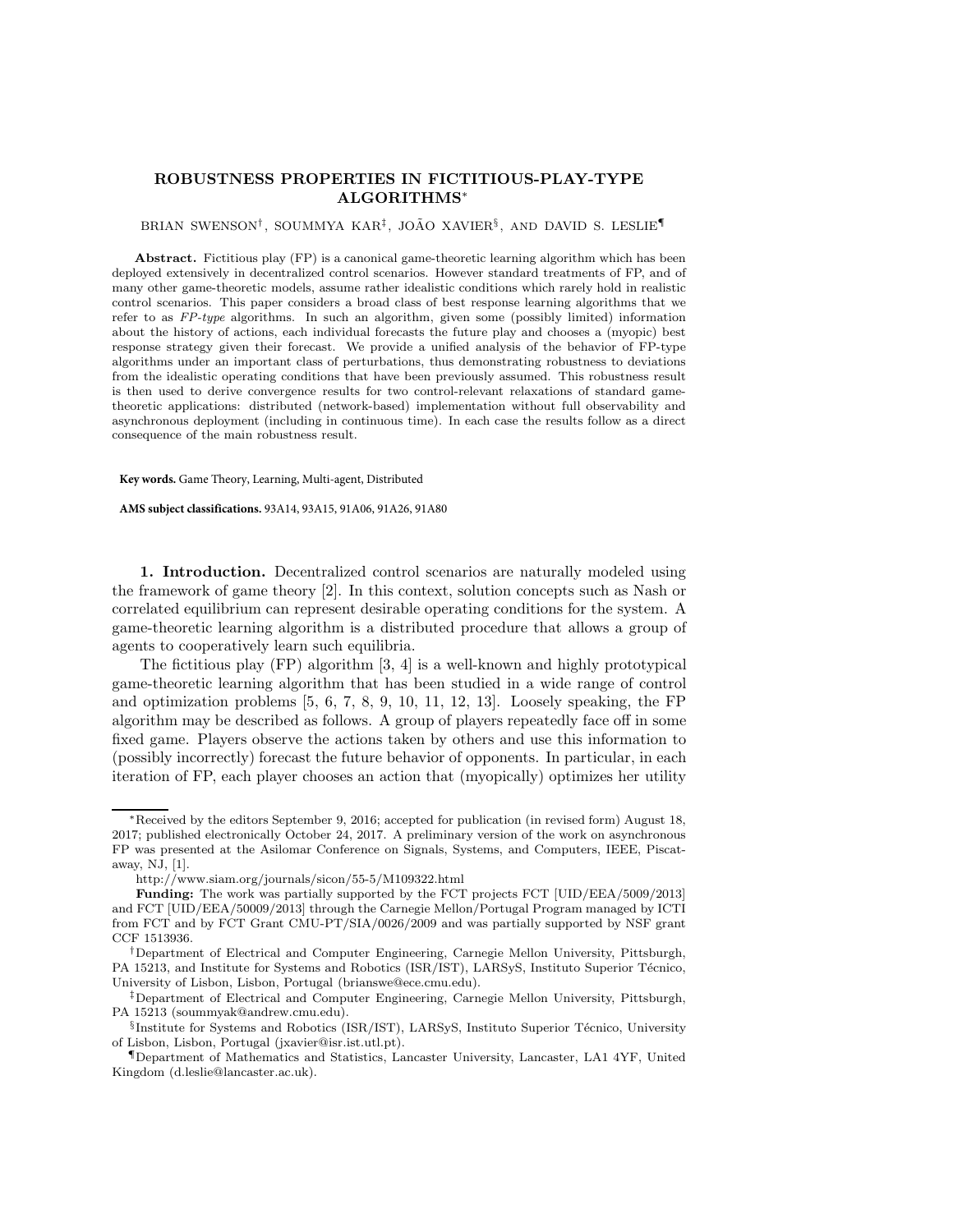given her current forecast of opponent behavior, i.e., players act according to "myopic best response dynamics."

FP is known to converge to the set of Nash equilibria (NE) in many important classes of games [\[14,](#page-22-4) [15,](#page-22-5) [16,](#page-22-6) [17,](#page-22-7) [18,](#page-22-8) [19,](#page-22-9) [20\]](#page-22-10), (though, not all games [\[21,](#page-22-11) [22\]](#page-22-12)).

Standard treatments of FP (as well as many other learning algorithms) assume that rather idealistic conditions hold [\[23\]](#page-22-13). For example, in the traditional treatment of FP, players are assumed to act in perfect synchrony, be capable of perfectly computing the best response in each stage, and are assumed to have instantaneous access to all information required to compute the best response. Such assumptions are often extremely impractical—particularly, in large-scale distributed settings. This motivates the study of the robustness of learning results to perturbations occurring in practical real-world scenarios.

This paper studies the robustness of a class of *FP-type* algorithms in which players are assumed to track some statistics related to the history of the game (not necessarily the empirical frequency distribution of classical FP [\[4\]](#page-21-2)) and form a forecast of opponent behavior using this information. As in FP, each player chooses their next-stage action as a myopic best response given their forecast.

Our main theoretical result is to show that FP-type algorithms are robust in the presence of a certain important class of perturbations. In particular, suppose that the myopic best response is perturbed so that players may sometimes choose suboptimal actions, but that the degree of suboptimality decays to zero over time. (In the spirit of [\[24\]](#page-22-14), we sometimes call an FP-type process that is perturbed in this manner a *weakened FP-type process*.) We show that the fundamental learning property of an FP-type algorithm is retained in the presence of such a perturbation. In the case of classical FP, this means that convergence to NE is preserved. More generally, if an FP-type algorithm converges to some equilibrium set in the absence of perturbations, then our result can be applied to study convergence to the same equilibrium set in the presence of perturbations.

Robustness results of this kind were first studied in [\[25\]](#page-22-15) for the case of classical FP. The present paper extends the approach of [\[25\]](#page-22-15) to demonstrate robustness of FP-type algorithms. This greatly enhances the applicability of game-theoretical learning theory to real-world control problems. Moreover, the results of this paper have required the development of useful new technical tools. For example, Lemma [4.7](#page-9-0) studies  $\epsilon$ -best response sequences and demonstrates that such sequences may in fact be considered in terms of a more amenable sequence of so called  $\delta$ -perturbations (see section [3\)](#page-3-0). In order to demonstrate how the result can be applied to real-world control problems, we consider two example applications to control scenarios.

As a first application, we study the problem of implementing an FP-type algorithm in a distributed setting. In traditional implementations of FP-type algorithms it is assumed that players have instantaneous access to the information required to generate their forecast. However, in practical scenarios this information may often be distributed among the agents and must be disseminated using an overlaid communication graph. We present a generic method for implementing an FP-type algorithm in this setting, and we show that convergence of such an algorithm can be ensured as a consequence of the robustness result.

Distributed implementations of FP were previously studied in [\[26\]](#page-22-16)—the robustness result of this paper significantly expands the class of distributed communication protocols that can be used and extends the results to the class of FP-type algorithms. In particular, [\[26\]](#page-22-16) requires that any errors in the system decay at some minimum rate, whereas the robustness results in this paper do not require a minimum error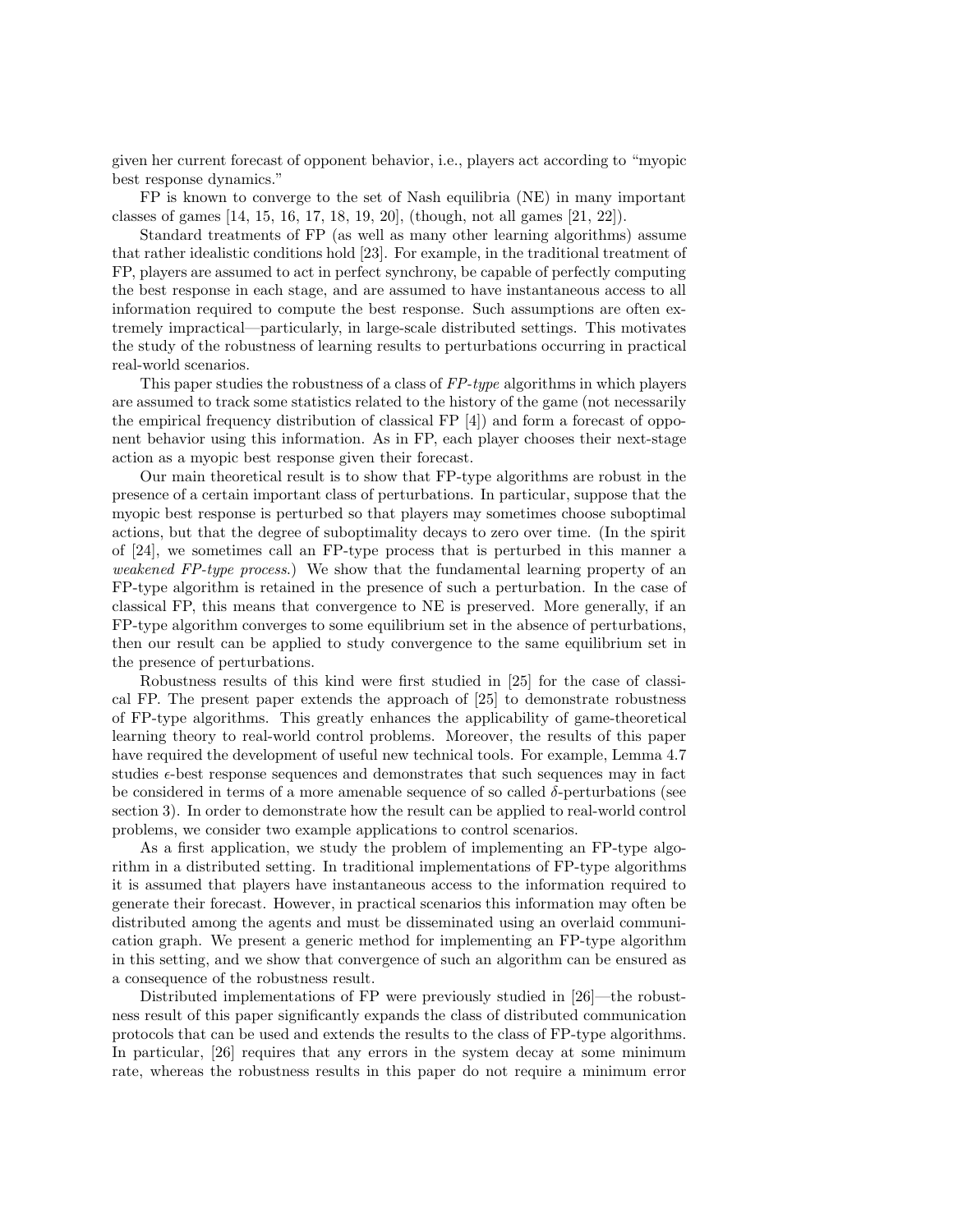decay rate. In communication schemes with channel noise or random link failures, it may not be possible to achieve the error decay rates needed by [\[26\]](#page-22-16). These important practical scenarios can, however, be handled by the methods developed in this paper.

As a second application, we consider the problem of asynchronous implementation. In many game-theoretic learning algorithms, it is assumed that players act in a perfectly synchronous manner. This assumption is unrealistic in large-scale distributed scenarios where players do not have access to a global clock. We study a practical variant of FP where players are permitted to choose actions in an asynchronous manner, and derive a mild condition under which convergence can be shown to occur.<sup>1</sup> The proofs of these results follow as a simple consequence of the robustness result, and do not require the use of additional stochastic approximation techniques.

Applications of the robustness result are by no means limited to those presented here. For example, the companion work [\[28\]](#page-22-17) utilizes the robustness result to develop a Monte Carlo based method that significantly mitigates the computational burden of FP, and [\[29\]](#page-22-18) uses the robustness result to develop a variant of FP that achieves convergence in "strategic intentions" [\[30\]](#page-22-19).

The selected applications are intended to serve as a sample of the manner in which the robustness result can be applied. Each of these applications has been studied in a variety of contexts, e.g.,  $[7, 26, 28, 31, 32, 33, 34, 35]$  $[7, 26, 28, 31, 32, 33, 34, 35]$  $[7, 26, 28, 31, 32, 33, 34, 35]$  $[7, 26, 28, 31, 32, 33, 34, 35]$  $[7, 26, 28, 31, 32, 33, 34, 35]$  $[7, 26, 28, 31, 32, 33, 34, 35]$  $[7, 26, 28, 31, 32, 33, 34, 35]$  $[7, 26, 28, 31, 32, 33, 34, 35]$ . In this paper, we demonstrate how they can be treated in a unified manner and demonstrate how the robustness result can advance the state of the art in each.

The remainder of the paper is organized as follows. Section [2](#page-2-0) sets up the notation. Section [3](#page-3-0) sets up the mathematical tools to be used in the proof of the main theoretical result. Section [4](#page-5-0) presents the notion of an FP-type algorithm, and presents our robustness result. Section [5](#page-12-0) presents an example FP-type process in the context of the robustness result. Section [6](#page-13-0) studies distributed implementation and section [7](#page-14-0) studies asynchronous implementation. Finally, section [8](#page-20-0) concludes the paper.

<span id="page-2-0"></span>**2. Preliminaries.** A game in normal form is represented by the tuple  $\Gamma$  :=  $(\mathcal{N}, (Y_i, u_i)_{i \in N})$ , where  $\mathcal{N} = \{1, ..., N\}$  denotes the set of players,  $Y_i$  denotes the finite set of actions available to player i, and  $u_i : \prod_{i \in \mathcal{N}} Y_i \to \mathbb{R}$  denotes the utility function of player *i*. Denote by  $Y := \prod_{i \in \mathcal{N}} Y_i$  the joint action space.

For a finite set X, let  $\Delta(X)$  denote the set of probability distributions over X. In particular, let  $\Delta_i := \Delta(Y_i)$  be the set of *mixed* strategies available to player i, let  $\Delta(Y_{-i})$  be the set of mixed strategies (possibly correlated) available to all players other than i, and let  $\Delta(Y)$  denote the set of joint mixed strategies (possibly correlated) available to all players.

In large-scale distributed settings it is often convenient to study mixed strategies where players act independently. Denote by  $\Delta^N := \prod_{i \in \mathcal{N}} \Delta_i$  the set of (independently) dent) joint mixed strategies. That is, a strategy<sup>2</sup>  $p = (p_1, \ldots, p_N) \in \Delta^N$ —where  $p_i$  denotes the marginal strategy of player i—may be represented in the space  $\Delta(Y)$ as the product  $\prod_{i=1}^{N} p_i \in \Delta(Y)$ . In this context we define  $\Delta_{-i} := \prod_{j \neq i} \Delta_j$  to be the set of (independent) mixed strategies of players other than *i*. When convenient,

<sup>&</sup>lt;sup>1</sup>We remark that while these applications are interesting in and of themselves, additional utility may be gained by considering them in conjunction with one another. For example, the first application allows for synchronous distributed implementation and the second allows for generic asynchronous implementation. Together, they allow one to study *asynchronous* distributed implementation of an FP-type algorithm, using, for example, asynchronous gossip [\[27\]](#page-22-25) as a means of disseminating information amongst agents.<br><sup>2</sup>As a matter of convention, we use the letters p and q when referring to strategies in  $\Delta^N$ 

throughout the paper.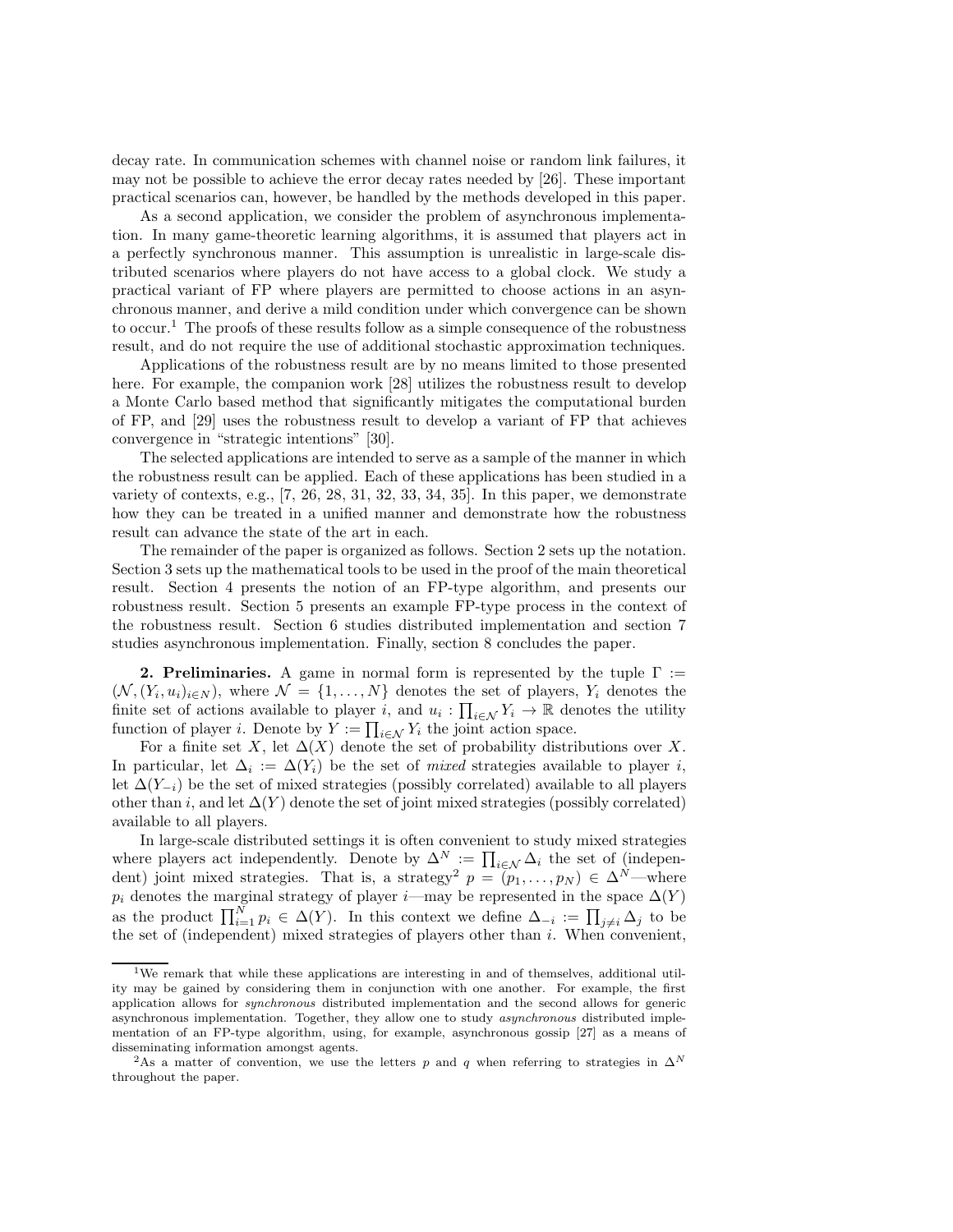we represent a mixed strategy  $p \in \Delta^N$  by  $p = (p_i, p_{-i})$ , where  $p_i \in \Delta_i$  denotes the marginal strategy of player i and  $p_{-i} = (p_1, \ldots, p_N) \backslash p_i \in \Delta_{-i}$  denotes the strategies of players other than i.

In the context of mixed strategies, we often wish to retain the notion of playing a single deterministic action. For this purpose, let  $\mathbf{1}_{y_i}$  denote the mixed strategy placing probability one on the action  $y_i \in Y_i$ .

For  $x \in \Delta(Y)$ , the expected utility of player *i* is given by

(2.1) 
$$
U_i(x) := \sum_{y \in Y} u_i(y) x(y_1, \dots, y_n),
$$

and for  $p \in \Delta^N$ , the expected utility of player *i* is given by

$$
U_i(p) := \sum_{y \in Y} u_i(y)p_1(y_1) \dots p_N(y_N).
$$

Given a strategy  $x_{-i} \in \Delta(Y_{-i})$ , define the best response set for player i by  $BR_i(x_{-i}) := \arg \max_{x_i \in \Delta_i} U_i(x_i, x_{-i})$  and, more generally, let the  $\epsilon$ -best-response set be given by

<span id="page-3-3"></span>(2.2) 
$$
BR_{i,\epsilon}(x_{-i}) := \left\{ \tilde{x}_i \in \Delta(Y_i) : U_i(\tilde{x}_i, x_{-i}) \ge \max_{x_i \in \Delta(Y_i)} U_i(x_i, x_{-i}) - \epsilon \right\}.
$$

To keep notation simple, we sometimes employ the following abuses. The notation  $y_i \in BR_{i,\epsilon}(x_{-i})$  means that  $\mathbf{1}_{y_i} \in BR_{i,\epsilon}(x_{-i})$ . Similarly, for  $y_i \in Y_i$  the notation  $U_i(y_i, x_{-i})$  refers to the expected utility  $U_i(\mathbf{1}_{y_i}, x_{-i})$ .

The set of Nash equilibria is given by

$$
NE := \{ p \in \Delta^N : U_i(p_i, p_{-i}) \ge U_i(p'_i, p_{-i}), \forall p'_i \in \Delta_i, \ \forall i \in \mathcal{N} \}.
$$

The distance between a point  $x \in \mathbb{R}^m$  and a set  $S \subset \mathbb{R}^m$  is given by  $d(x, S) =$  $\inf\{\|x-x'\| : x' \in S\}.$  Throughout the paper  $\|\cdot\|$  denotes the  $\mathcal{L}_2$  Euclidean norm unless otherwise specified. We let  $\mathbb{N} := \{0, 1, 2, \ldots\}$  denote the nonnegative integers, and  $\mathbb{N}_+ := \{1, 2, \ldots\}$  denote the positive integers.

Throughout, we assume the existence of probability spaces rich enough to carry out the construction of the various random variables required. As a matter of convention, all equalities, inequalities, and set inclusions involving random quantities are interpreted almost surely (a.s.) with respect to the underlying probability measure, unless otherwise stated.

<span id="page-3-2"></span>**2.1. Repeated play.** Unless otherwise stated, the learning algorithms considered in this paper all assume the following format of repeated play [\[4,](#page-21-2) [30\]](#page-22-19). Let a normal form game  $\Gamma$  be fixed. Let players repeatedly face off in the game  $\Gamma$ , and for  $n \in \{1, 2, \ldots\}$ , let  $\sigma_i(n) \in \Delta(Y_i)$  denote the strategy used by player i in round n. Let the N-tuple  $\sigma(n)=(\sigma_1(n),\ldots,\sigma_N(n))\in\Delta^N$  denote the joint strategy at time n.

<span id="page-3-0"></span>**3. Difference inclusions and differential inclusions.** In this section we introduce the mathematical tools necessary to prove our main theoretical result. In particular, in section [4](#page-5-0) we will study the limiting behavior of a (discrete-time) FPtype process using the stochastic approximation techniques discussed in this section.

<span id="page-3-1"></span>Following the approach of [\[36\]](#page-22-26), let  $F : \mathbb{R}^m \rightrightarrows \mathbb{R}^m$  denote a set-valued function mapping each point  $\xi \in \mathbb{R}^m$  to a set  $F(\xi) \subseteq \mathbb{R}^m$ . We assume the following.

*Assumption* 1.

- (i)  $F$  is a closed set-valued map.<sup>3</sup>
- (ii)  $F(\xi)$  is a nonempty compact convex subset of  $\mathbb{R}^m$  for all  $\xi \in \mathbb{R}^m$ .

<sup>3</sup>In other words,  $Graph(F) := \{(\xi, \eta) : \eta \in F(\xi)\}\$ is a closed subset of  $\mathbb{R}^m \times \mathbb{R}^m$ .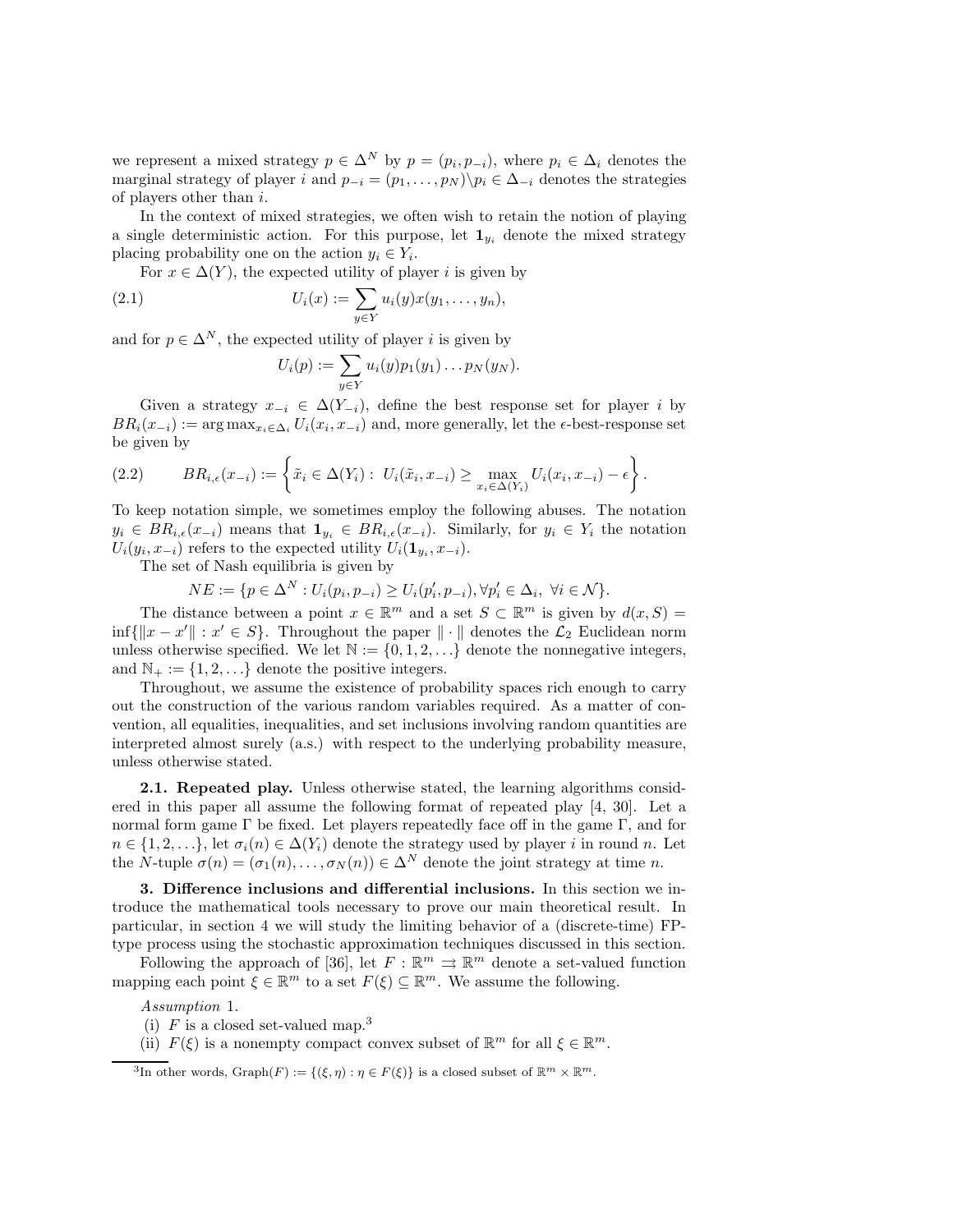(iii) For some norm  $\|\cdot\|$  on  $\mathbb{R}^m$ , there exists  $c > 0$  such that for all  $\xi \in \mathbb{R}^m$ ,  $\sup_{\eta \in F(\xi)} \|\eta\| \leq c(1 + \|\xi\|).$ 

<span id="page-4-1"></span><span id="page-4-0"></span>Definition 3.1. *A solution for the differential inclusion*

$$
\frac{dx}{dt} \in F(x)
$$

*with initial point*  $\xi \in \mathbb{R}^m$  *is an absolutely continuous mapping*  $x : \mathbb{R} \to \mathbb{R}^m$  *such that*  $x(0) = \xi$  and  $\frac{dx(t)}{dt} \in F(x(t))$  for almost every  $t \in \mathbb{R}$ .

In order to study the asymptotic behavior of discrete-time processes in this context, one may study the continuous-time interpolation. Formally, given a step-size sequence  $\{\gamma(n)\}_{n\geq 1}$ , we define the continuous-time interpolation as follows.

DEFINITION 3.2. Let  $\{x(n)\}_{n\geq 1}$  be a sequence in  $\mathbb{R}^m$ . Set  $\tau_0 = 0$  and  $\tau_n = \sum_{i=1}^n \gamma(i)$  for  $n \geq 1$  and define the continuous-time interpolation of  $\{x(n)\}_{n>1}$  to  $\sum_{i=1}^{n} \gamma(i)$  *for*  $n \geq 1$  *and define the continuous-time interpolation of*  $\{x(n)\}_{n \geq 1}$  *to*  $the$  *nocess*  $w : [0, \infty) \to \mathbb{R}^m$  *satisfying be the process*  $w : [0, \infty) \to \mathbb{R}^m$  *satisfying* 

$$
w(\tau_n + s) = x(n) + s \frac{x(n+1) - x(n)}{\tau_{n+1} - \tau_n}, \ s \in [0, \gamma(n+1)).
$$

In general, the continuous-time interpolation of a discrete-time process will not itself be a precise solution for the differential inclusion as stated in Definition [3.1.](#page-4-0) However, the interpolated process may be shown to satisfy a more relaxed solution concept, namely, that of a *perturbed solution* of the differential inclusion. We first define the notion of a  $\delta$ -perturbation which we then use to define the notion of a perturbed solution.

DEFINITION 3.3. Let  $F : \mathbb{R}^m \implies \mathbb{R}^m$  be a set-valued map, and let  $\delta > 0$ . The δ*-perturbation of* F *is given by*

$$
F^{\delta}(x) := \{ y \in \mathbb{R}^m : \exists z \in \mathbb{R}^m \text{ s.t. } ||z - x|| < \delta, \ d(y, F(z)) < \delta \}.
$$

DEFINITION 3.4. *A continuous function*  $y : [0, \infty) \to \mathbb{R}^m$  *will be called a* perturbed solution *of* [\(3.1\)](#page-4-1) *if it satisfies the following set of conditions:*

- (i) y *is absolutely continuous;*
- (ii) *there exists a locally integrable function*  $t \mapsto U(t)$  *such that for all*  $T > 0$

$$
\lim_{t \to \infty} \sup_{0 \le \nu \le T} \left\| \int_t^{t+\nu} U(s) ds \right\| = 0;
$$

(iii)  $\frac{dy(t)}{dt} - U(t) \in F^{\delta(t)}(y(t))$  *for almost every*  $t > 0$ *, for some function*  $\delta$ :  $[0, \infty) \to \mathbb{R}$  *with*  $\delta(t) \to 0$  *as*  $t \to \infty$ *.* 

<span id="page-4-2"></span>The following proposition gives sufficient conditions under which an interpolated process will in fact be a perturbed solution of [\(3.1\)](#page-4-1).

PROPOSITION 3.5. *Consider a discrete-time process*  $\{x(n)\}_{n\geq 1}$  *such that* 

$$
\gamma(n)^{-1}(x(n + 1) - x(n)) - U(n + 1) \in F^{\delta_n}(x(n)),
$$

*where*  $\{\gamma(n)\}_{n\geq 1}$  *is a sequence of positive numbers such that*  $\gamma(n) \to 0$  *and*  $\sum_{n=1}^{\infty} \gamma(n) = \infty$   $\frac{\prod(n)1}{n}$ ,  $\gamma(n)$  is a sequence of stochastic or deterministic perturbations satisfying  $\infty$ *,*  ${U(n)}_{n>2}$  *is a sequence of stochastic or deterministic perturbations satisfying* 

$$
\lim_{n \to \infty} \sup_{k} \left\{ \left\| \sum_{s=n}^{k-1} \gamma(s) U(s+1) \right\| : \left\| \sum_{s=n}^{k-1} \gamma(s) \le T \right\} = 0 \quad \forall T > 0,
$$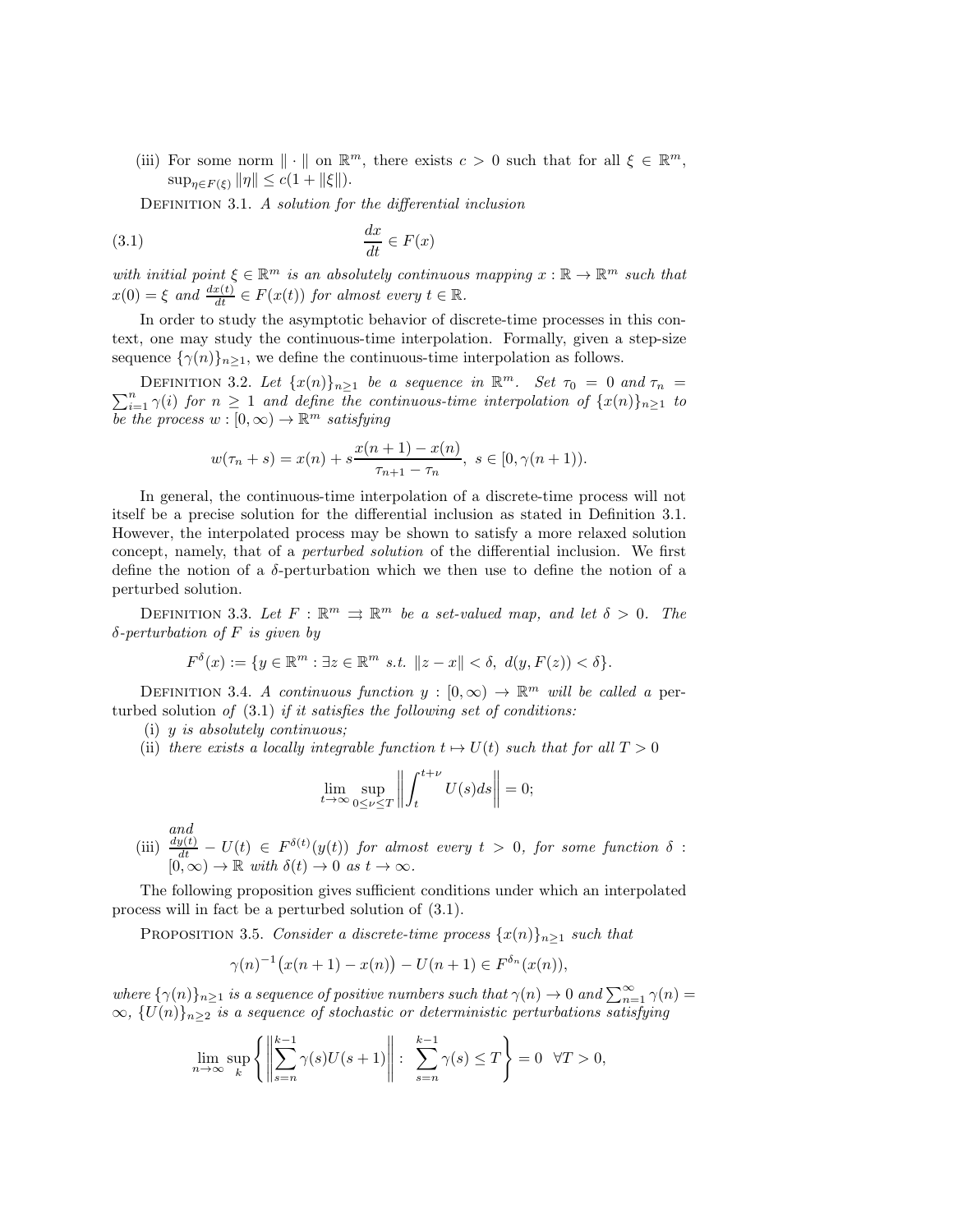${\delta_n}_{n\geq 1}$  *is a sequence of nonnegative numbers converging to* 0*, and*  $\sup_n ||x(n)|| < \infty$ *. Then the continuous-time interpolation of*  $\{x(n)\}_{n\geq 1}$  *is a perturbed solution of* [\(3.1\)](#page-4-1)*.* 

The proof of Proposition [3.5](#page-4-2) follows similar reasoning to the proof of [\[36,](#page-22-26) Proposition 1.3].

Our end goal is to characterize the set of limit points of the discrete-time process  ${x(n)}_{n>1}$  by characterizing the set of limit points of its continuous-time interpolation. With that end in mind, it is useful to consider the notion of an *internally chain recurrent set*—a set of natural limit points for perturbed processes.4

DEFINITION 3.6. Let  $\|\cdot\|$  be a norm on  $\mathbb{R}^m$ , and let  $F : \mathbb{R}^m \rightrightarrows \mathbb{R}^m$  be a set-valued *map satisfying Assumption* [1.](#page-3-1) *Consider the differential inclusion* [\(3.1\)](#page-4-1)*.*

- (a)  $Given \ a \ set \ X \subset \mathbb{R}^m \ and \ points \ \xi \ and \ \eta, \ we \ write \ \xi \hookrightarrow \eta \ if \ for \ every \ \epsilon > 0 \ and$  $T > 0$  there exist an integer  $n^* \geq 1$ , solutions  $x_1, \ldots, x_{n^*}$  to the differential *inclusion* [\(3.1\)](#page-4-1), and real numbers  $t_1, \ldots, t_{n^*}$  greater than T *such that* 
	- (i)  $x_i(s) \in X \ \forall 0 \leq s \leq t_i \ and \ \forall i = 1, \ldots, n^*$ ,
	- (ii)  $||x_i(t_i) x_{i+1}(0)|| \le \epsilon \ \forall i = 1, \ldots, n^* 1,$ <br>  $\vdots$   $||x_i(t_i) x_{i+1}(0)|| \le \epsilon \ \forall i = 1, \ldots, n^* 1,$
	- (iii)  $||x_1(0) \xi|| \leq \epsilon$  and  $||x_{n^*}(t_{n^*}) \eta|| \leq \epsilon$ .<br>Y is said to be intervally above *movement* if
- (b) X *is said to be internally chain recurrent if* X *is compact and*  $\xi \hookrightarrow \xi'$  for all  $\xi, \xi' \in X$ .

<span id="page-5-1"></span>The following theorem from [\[36\]](#page-22-26) allows one to relate the set of limit points of a perturbed solution of  $(3.1)$  to the internally chain recurrent sets of  $(3.1)$ .

Theorem 3.7 (see [\[36,](#page-22-26) Theorem 3.6]). *Let* y *be a bounded perturbed solution of* [\(3.1\)](#page-4-1)*. Then the limit set of y,*  $L(y) = \bigcap_{t \geq 0} \{y(s) : s \geq t\}$ *, is internally chain* recurrent *recurrent.*

In order to eventually prove Theorem [4.6](#page-9-1) (in the following section) we will show that the continuous-time interpolation of an FP-type process is in fact a bounded perturbed solution of the associated differential inclusion [\(4.6\)](#page-9-2), and hence by Theorem [3.7,](#page-5-1) the limit points of the FP-type process are contained in the internally chain recurrent sets of the associated differential inclusion.

<span id="page-5-0"></span>**4. FP-type process.** In this section we will formally define the general framework of FP-type processes, and demonstrate how this encompasses several existing learning procedures. We will then introduce the weakening of FP-type processes which allows consideration of robustness to perturbations, before proving general convergence properties of the framework.

<span id="page-5-2"></span>We begin by reviewing the classical FP algorithm.

<span id="page-5-3"></span>**4.1. Fictitious play.** Define the empirical history distribution (or empirical distribution) of player  $i$  by<sup>5</sup>

(4.1) 
$$
q_i(n) := \frac{1}{n} \sum_{s=1}^n \sigma_i(s),
$$

<sup>&</sup>lt;sup>4</sup>We note that in some texts, e.g., [\[36\]](#page-22-26), this is referred to as an "internally chain transitive set." We prefer to use the term "internally chain recurrent" in order to emphasize the fact that we are describing an extension of recurrence.<br><sup>5</sup>We note that the empirical distribution is typically defined in terms of a sequence of actions,

i.e.,  $\sigma_i(n)$  is restricted to vertices of the simplex  $\Delta_i$ . For convenience, we consider a slightly broader definition of the empirical distribution here in which we permit  $\sigma_i(n)$  to be an arbitrary element of  $\Delta_i$ . In general, however, we will usually assume that players view the realized actions played by others (or some function thereof) and not their mixed strategies. This is discussed further in section [4.3.1.](#page-8-0)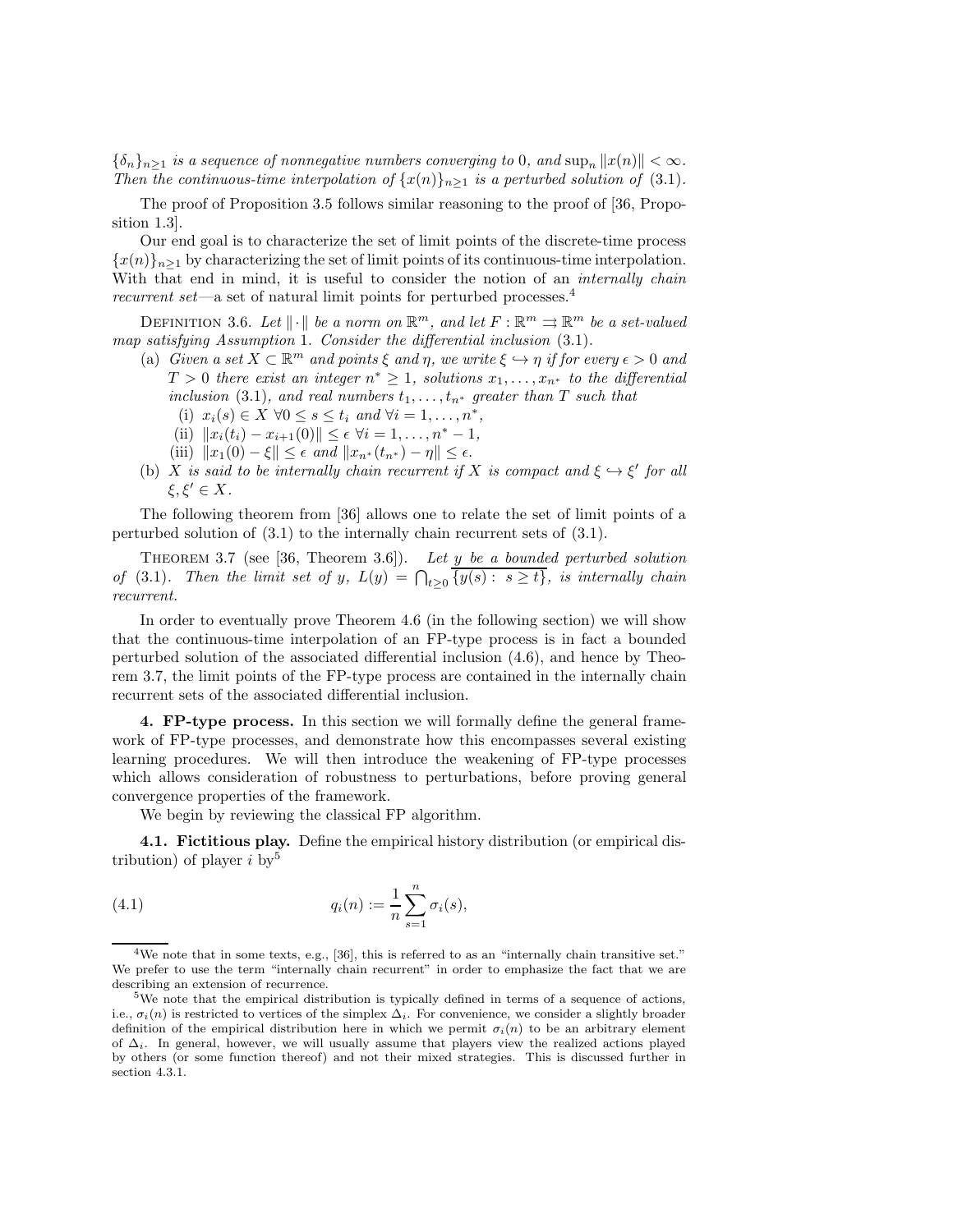where  $\{\sigma_i(s)\}\$ is a strategy sequence as defined in section [2.1,](#page-3-2) and let the joint empirical distribution profile (or just joint empirical distribution) be given by the N-tuple  $q(n)=(q_1(n),\ldots,q_N(n))\in\Delta^N$ . The sequence  $\{q(n)\}_{n\geq 1}$  is said to be an *FP process* if for all  $i \in \mathcal{N}$  and  $n \geq 1,^6$ 

<span id="page-6-3"></span>(4.2) 
$$
\sigma_i(n+1) \in BR_i(q_{-i}(n)).
$$

In an FP process, it may be interpreted that players track the (marginal) empirical distribution of the strategies of each opponent and treat this empirical distribution as a prediction (or forecast) of the future (mixed) strategy of that opponent. Players choose their next-stage strategies as a myopic best response given this prediction.

In what follows, we will see that an *FP-type* algorithm generalizes this idea players will still form a forecast and choose their next-stage strategy as a myopic best response, but the manner in which the forecast can be formed will be significantly generalized.

**4.2. FP-type process.** An FP-type algorithm generalizes FP in two ways: (i) players are permitted to track and react to a *function* of the empirical history, and (ii) players consider an empirical history that may be nonuniformly weighted over time.7

In particular, let Z denote a compact subset of  $\mathbb{R}^m$  for some  $m \in \mathbb{N}_+$  where the information that players keep track of is assumed to live. We refer to Z as the *observation space*. Let

$$
g: \Delta(Y) \to Z
$$

<span id="page-6-1"></span>be a map from the joint mixed strategy space to the observation space. We assume the following.

<span id="page-6-0"></span>*Assumption* 2. The observation map g is uniformly continuous.

Let  $\{z(n)\}_{n\geq 1}$  be a sequence in Z that is defined recursively by letting  $z(1) \in Z$ be arbitrary and for  $n \geq 1$ 

(4.3) 
$$
z(n+1) = z(n) + \gamma(n) \big( g(\sigma(n+1)) - z(n) \big),
$$

where  $\sigma(n+1) \in \Delta^N$  is the strategy used by players in round  $n+1$  and  $\{\gamma(n)\}_{n\geq 1}$ is a predefined sequence of weights satisfying the following.

*Assumption* 3.  $\lim_{n\to\infty} \gamma(n) = 0$ ,  $\sum_{n\geq 1} \gamma(n) = \infty$ .

We refer to  $z(n)$  as the *observation state* (the state  $z(n)$  plays an analogous role to the empirical distribution  $q(n)$  in classical FP). In an FP-type algorithm, each player forms a prediction (or forecast) of the future behavior of opponents as a function of the observation state  $z(n)$ . In particular, for each player i, let  $f_i : Z \to \Delta(Y_{-i})$  be a function mapping from the observation state to a forecast of opponents strategies. We make the following assumption.

<span id="page-6-2"></span>*Assumption* 4. The forecast map  $f_i$  is continuous for each  $i \in \mathcal{N}$ .

Given  $f = (f_1, \ldots, f_N)$ , we define the best-response function  $BR_f : Z \to \Delta(Y)$ associated with an FP-type algorithm as  $BR_f(z) = \prod_{i=1}^{N} BR_i(f_i(z))$ , where  $BR_i$  is as defined in section [2.](#page-2-0)

<sup>&</sup>lt;sup>6</sup>The initial strategy  $\sigma(1)$  may be chosen arbitrarily.<br><sup>7</sup>The class of FP-type algorithms considered here is similar to the class of best-response algorithms considered in [\[22\]](#page-22-12).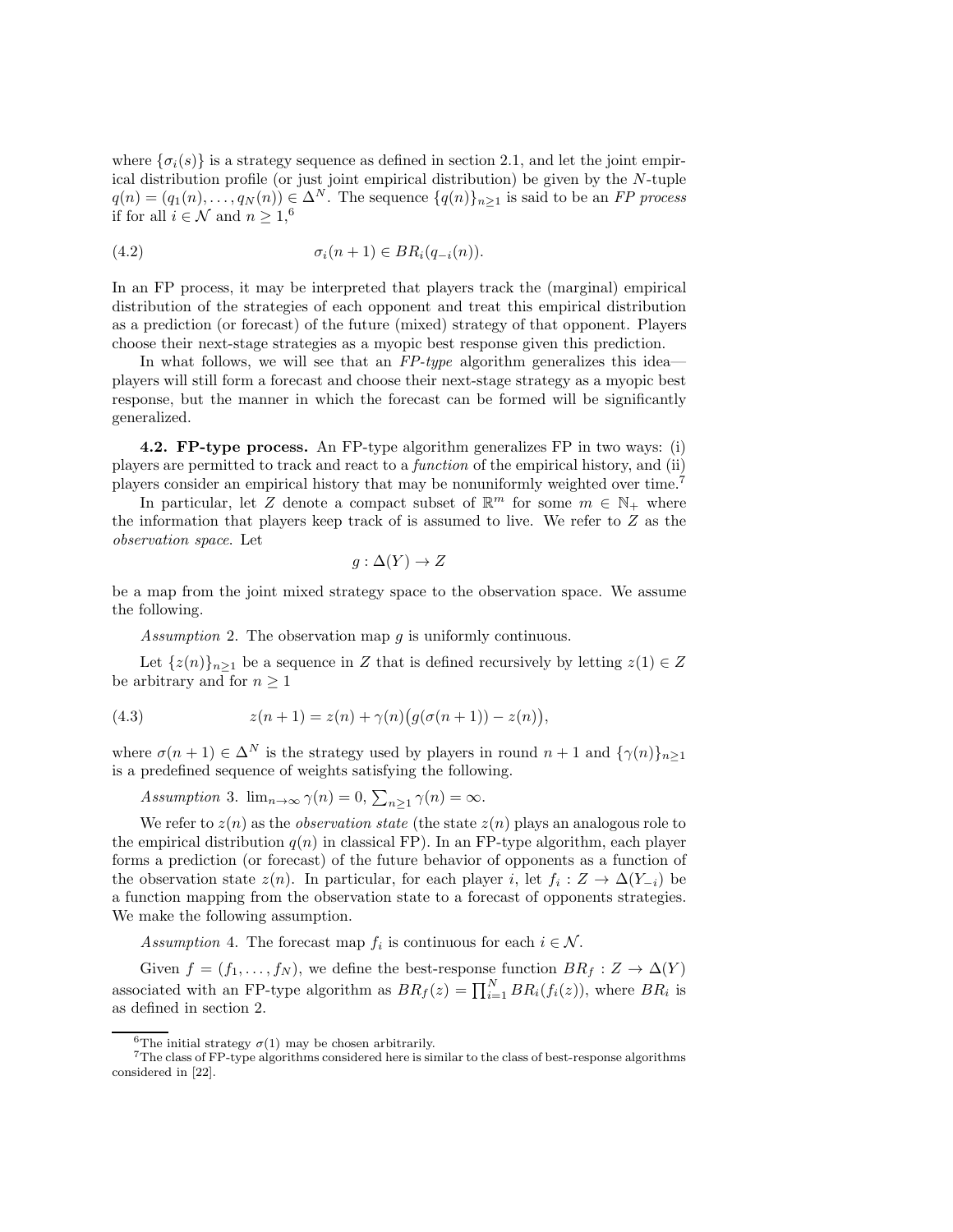When players are engaged in repeated play, we say the sequence  $\{z(n)\}_{n\geq 1}$  is an FP-type process if each player's stage  $(n + 1)$  strategy is chosen as a myopic best response given their prediction of opponents strategies. That is,  $\sigma_i(n+1) \in$  $BR_i(f_i(z(n)))$  for all  $i \in \mathcal{N}$  for all  $n \geq 1$  or, equivalently, in recursive form (see [\(4.3\)](#page-6-0))

$$
z(n+1) - z(n) \in \gamma(n) \big(g(BR_f(z(n))) - z(n)\big)
$$

.

<span id="page-7-4"></span>*Example* 4.1. Classical FP is recovered by letting  $\gamma(n) = \frac{1}{n+1}$ , letting the observa-<br>gross beginner by  $Z = \Delta N$ , letting  $\alpha : \Delta(Y) \to \Delta N$  with  $\alpha(n) = (\alpha \cdot (n) - \alpha \cdot (n))$ tion space be given by  $Z = \Delta^N$ , letting  $g : \Delta(Y) \to \Delta^N$  with  $g(x) = (g_1(x), \ldots, g_N(x)),$ <br>where  $g_i : \Delta(Y) \to \Delta(Y_i)$  is given by  $g_i(x) = \sum_{y_{-i} \in Y_{-i}} x(y_i, y_{-i}),$  and for each i letting  $f_i : \Delta^N \to \Delta(Y_{-i})$  with  $f_i(z)=(z_1,\ldots,z_{i-1},z_{i+1}\ldots,z_N)$ .

*Example* 4.2. Joint strategy FP (JSFP) [\[6\]](#page-21-4) is recovered by letting  $\gamma(n) = \frac{1}{n+1}$ , no the observations space be  $Z = \Delta(Y)$  letting  $q : \Delta(Y) \to \Delta(Y)$  be the identity setting the observations space be  $Z = \Delta(Y)$ , letting  $g : \Delta(Y) \to \Delta(Y)$  be the identity function, and letting  $f_i : \Delta(Y) \to \Delta(Y_{-i})$  be given by  $f_i(z) = \sum_{y_i \in Y_i} z(y_i, y_{-i})$ .

*Example* 4.3. Suppose all players use an identical action space given by  $Y_i = \overline{Y}$ for all  $i$ . In this case, empirical centroid FP (ECFP) [\[26\]](#page-22-16) is recovered by letting  $\gamma(n) = \frac{1}{n+1}$ , letting the observation space be given by  $Z = \Delta(\bar{Y})$ , letting  $g : \Delta(Y) \to \Delta(\bar{Y})$  $\Delta(\bar{Y})$  be given by  $g(x) = N^{-1} \sum_{i=1}^{N} x_i$ , where  $y_i \mapsto x_i(y_i) = \sum_{y_{-i} \in Y_{-i}} x(y_i, y_{-i})$ , and letting  $f_i : \Delta(\bar{Y}) \to \Delta(Y_{-i})$  be given by  $f_i(z)=(z,\ldots,z)$ , i.e., the  $(N-1)$ -tuple containing repeated copies of  $z$ <sup>8</sup>.

We denote an instance of an FP-type algorithm as  $\Psi = (\{\gamma(n)\}_{n\geq 1}, g, (f_i)_{i=1}^N)$ .

**4.3. Weakened FP-type process.** In an FP-type algorithm it is assumed that players strategies are always chosen to be optimal (best-response) strategies—a strong assumption. In the spirit of [\[24,](#page-22-14) [25\]](#page-22-15), we wish to study the robustness of the convergence of an FP-type algorithm in a setting where agents may sometimes choose suboptimal strategies. As we will see in later sections, this relaxation allows for a breadth of practical applications.

Formally, let the  $\epsilon$ -best response in this context be given by  $BR_{f,\epsilon}: Z \to \Delta(Y)$ , where  $BR_{f,\epsilon}(z) := \prod_{i=1}^{N} BR_{i,\epsilon}(f_i(z))$ , and where  $BR_{i,\epsilon}$  is as defined in [\(2.2\)](#page-3-3). Suppose that players choose their next-stage strategies as

(4.4) 
$$
\sigma(n+1) \in BR_{f,\epsilon_n}(z(n)),
$$

<span id="page-7-3"></span>where we assume the sequence  $\{\epsilon_n\}_{n\geq 1}$  satisfies the following.

<span id="page-7-0"></span>*Assumption* 5.  $\lim_{n\to\infty} \epsilon_n = 0$ .

<span id="page-7-1"></span>Let the observation state be updated as

(4.5) 
$$
z(n+1) - z(n) = \gamma(n) \bigg( g(\sigma(n+1)) - z(n) + M(n+1) \bigg),
$$

<span id="page-7-2"></span>where we assume the sequence  ${M(n)}_{n\geq 2}$  satisfies the following.

*Assumption* 6. For any  $T > 0$  there holds

$$
\lim_{n \to \infty} \sup_{k} \left\{ \left\| \sum_{s=n}^{k-1} \gamma(s) M(s+1) \right\| : \left\| \sum_{s=n}^{k-1} \gamma(s) \le T \right\} = 0.
$$

<sup>8</sup>The ECFP algorithm is explored in more depth in section [5](#page-12-0) in connection with the robustness result.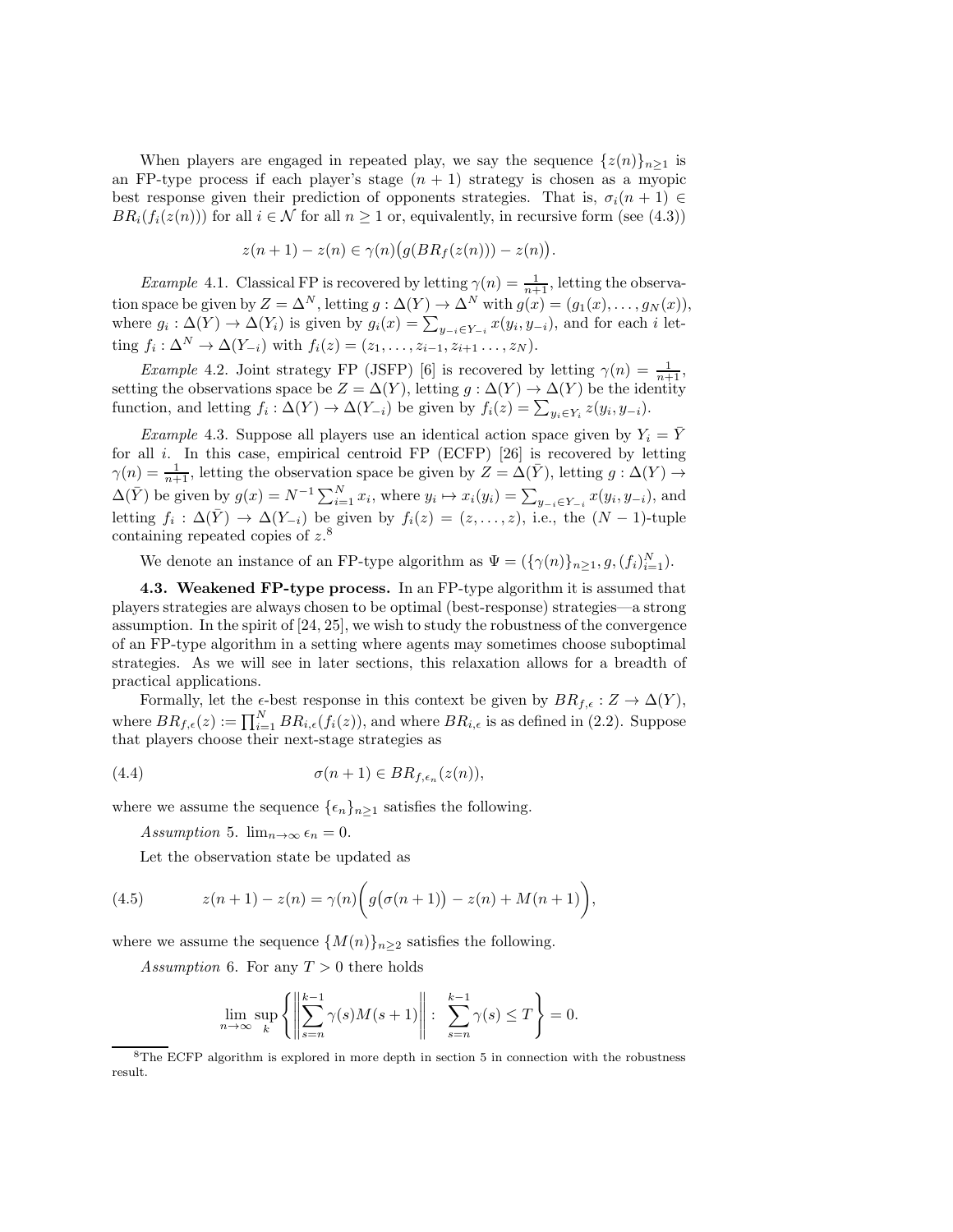We refer to the sequence  $\{\epsilon_n\}_{n\geq 1}$  in [\(4.4\)](#page-7-0) as a *best-response perturbation*. We refer to a sequence  $\{z(n)\}_{n\geq 1}$  satisfying  $(4.4)-(4.5)$  $(4.4)-(4.5)$  $(4.4)-(4.5)$  as a *weakened FP-type process* (cf. [\[24,](#page-22-14) [25\]](#page-22-15)).

<span id="page-8-0"></span>**4.3.1. Observation of strategies.** In a game-theoretic learning process, it is generally assumed that players observe the "realized actions" played by others, but may not observe the mixed strategies used to generate the realized actions. In contrast, [\(4.5\)](#page-7-1) suggests that players have access to the full joint mixed strategies  $\sigma(n+1)$ . In an FP-type algorithm, however, this issue is muddied by the observation map g. In this section we address the issue of when players may be permitted to observe realized actions versus mixed strategies within the context of FP-type algorithms.

Let  $\sigma_i(n)$  denote the mixed strategy used by player  $i \in \mathcal{N}$  in round  $n \geq 1$  and let  $y_i(n)$  denote the realized action used by player i in round n. The action  $y_i(n)$  is assumed to be drawn as a random sample from  $\sigma_i(n)$ . Let  $\sigma(n) := \sigma_1(n) \times \cdots \times \sigma_N(n)$ be the joint mixed strategy used in round n and let  $y(n)=(y_1(n),...,y_N(n))$  be the joint action tuple played in round  $n$ .

If an application permits players to directly observe the sequence  $(g(\sigma(n))_{n>1}$ , then one may assume that the observation state is updated towards the mapping of the underlying mixed strategy  $g(\sigma(n+1))$  and put  $M(n+1) = 0$  for all  $n \geq 1$ . That is

$$
z(n+1) - z(n) = \gamma(n) \big(g(\sigma(n+1)) - z(n)\big).
$$

However, in some applications it may be preferable to assume that players may only observe  $(g(\mathbf{1}_{y(n)}))_{n>1}$ , rather than being able to observe  $(g(\sigma(n)))_{n>1}$  directly. Below, we present two conditions (Conditions [4.4–](#page-8-1)[4.5\)](#page-8-2) under either of which it is sufficient for players to observe only  $(g(1_{y(n)}))_{n\geq 1}$ . Condition [4.4](#page-8-1) can be shown to hold in a variety of applications, including asynchronous FP as presented in section [7](#page-14-0) (see Remark [7.2\)](#page-17-0) as well as in reduced-complexity implementations of FP-type algorithms that utilize sampling-based techniques as in  $[28]$ <sup>9</sup> Condition [4.5](#page-8-2) can be shown to hold for many FP-type algorithms including FP, JSFP, and ECFP.

<span id="page-8-1"></span>The first condition is the following.

CONDITION 4.4. *The FP-type process is such that for any sequence of admissible observation states*  $\{z(n)\}_{n\geq 1}$ *, there exists a sequence*  $\{\epsilon_n\}_{n\geq 1}$  *such that*  $\epsilon_n \to 0$  *and*  $\epsilon_n$  for  $\epsilon_{n+1}$   $\in$   $BP$   $(f(\epsilon(n)))$  the sumpation of the minority of the state  $\epsilon_n$   $\in$   $(n+1)$ *for any*  $\sigma_i(n+1) \in BR_{i,\epsilon_n}(f_i(z(n)))$ *, the support of the mixed strategy*  $\sigma_i(n+1)$ *contains only pure strategies that are*  $\epsilon_n$ -best responses.

If this condition holds, then one may assume that the observation state is updated towards the mapping of the realized action  $g(\mathbf{1}_{y(n+1)})$  and that  $M(n+1) = 0$  for all  $n \geq 1$ . That is,

$$
z(n + 1) - z(n) = \gamma(n) \big( g(\mathbf{1}_{y(n+1)}) - z(n) \big).
$$

<span id="page-8-2"></span>See Remark [7.2](#page-17-0) for a discussion of this condition in the context of asynchronous FP. The second condition is the following.

CONDITION 4.5. *The observation map g is linear.* 

If this condition holds, then one may assume that the observation state is updated towards the mapping of the realized action  $g(\mathbf{1}_{y(n+1)})$  as

$$
z(n + 1) - z(n) = \gamma(n) (g(\sigma(n + 1)) - z(n) + M(n + 1)),
$$

<sup>9</sup>See also [\[37\]](#page-22-27) for a discussion of FP-type algorithms in the context of these applications.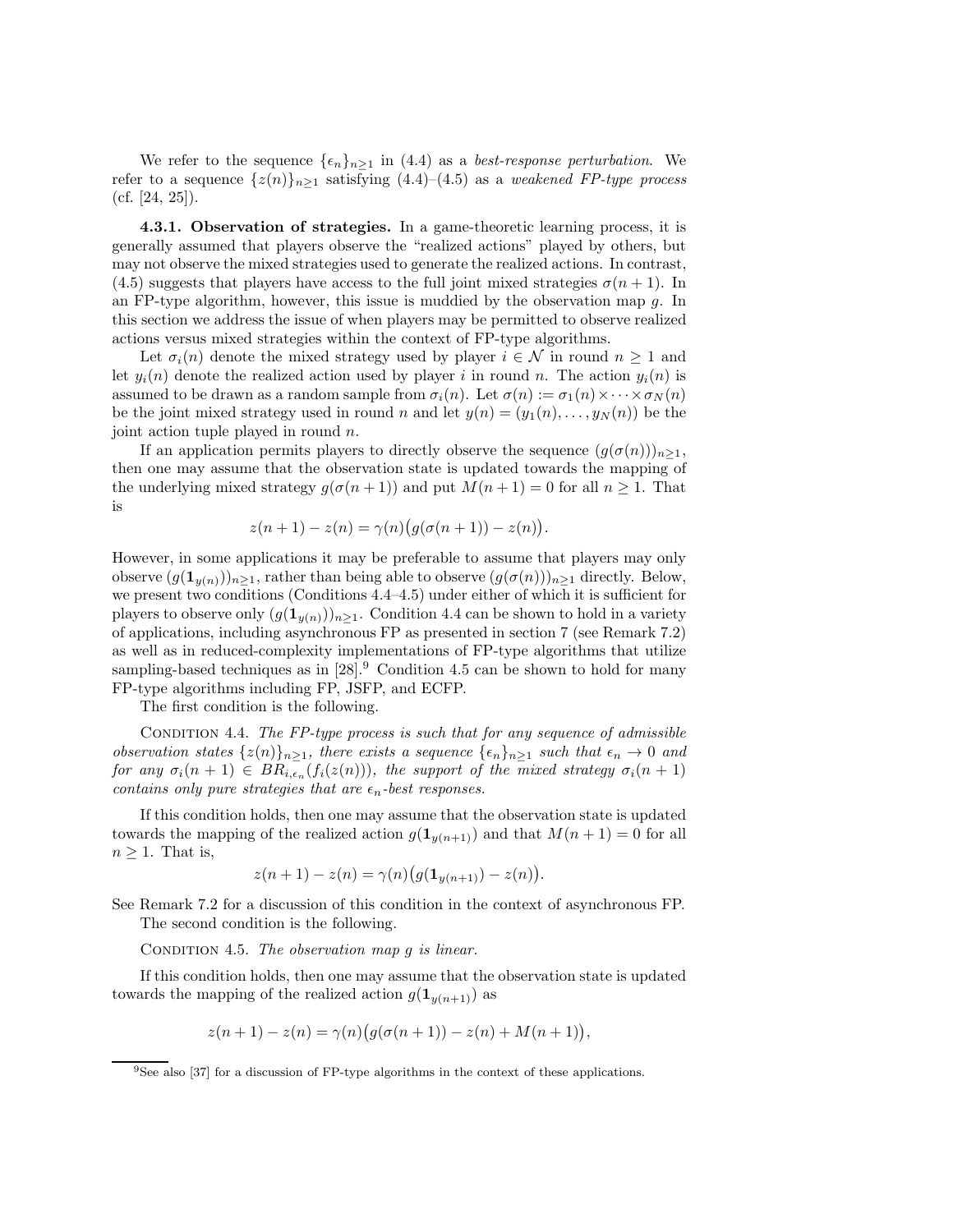where the random variable  $M(n + 1)$  is given by

$$
M(n + 1) = g(\mathbf{1}_{y(n+1)}) - g(\sigma(n + 1)).
$$

As long as  $\gamma(n)$  is deterministic and  $\gamma(n) = o(\frac{1}{\log n})$ , then  $\{M(n)\}_{n\geq 2}$  is a martingale difference sequence satisfying Assumption 6 with probability 1. We note that in difference sequence satisfying Assumption [6](#page-7-2) with probability 1. We note that in classical FP, JSFP, and ECFP, the mapping  $g$  is linear.

Thus, despite appearances in [\(4.5\)](#page-7-1), the only time it is necessary to assume that players have access to the mixed strategies of opponents is when Conditions [4.4](#page-8-1) and [4.5](#page-8-2) fail to hold and, even then, this access to  $\sigma(n+1)$  is through the observation map g.

**4.4. Main theoretical result: Robustness property for FP-type process.** The following theorem is the main theoretical result of the paper. It shows that if Assumptions [2](#page-6-1)[–5](#page-7-3) are satisfied, then the set of limit points of a discrete-time FP-type process are contained in an internally chain recurrent set of the associated differential inclusion

<span id="page-9-2"></span>(4.6) 
$$
\dot{z}(t) \in g(BR_f(z(t))) - z(t).
$$

<span id="page-9-1"></span>THEOREM 4.6. Let  $\Psi = (\{\gamma(n)\}_{n \geq 1}, g, (f_i)_{i=1}^N)$  *be an FP-type algorithm satisfying*<br>umptions 2–4 and consider a weakened FP-type process whose associated sequence *Assumptions* [2–](#page-6-1)[4](#page-6-2) *and consider a weakened FP-type process whose associated sequence*  $\{\epsilon_n\}_{n\geq 1}$  *satisfies Assumption* [5](#page-7-3) *and associated sequence*  $\{M(n)\}_{n\geq 1}$  *satisfies Assumption* 6. Then the usebened EB type presence converges to the internally chain presumption *tion* [6.](#page-7-2) *Then the weakened FP-type process converges to the internally chain recurrent set of the associated differential inclusion* [\(4.6\)](#page-9-2)*.*

After proving the theorem, we give an example of how the theorem can be applied to study various notions of learning in the case of a particular FP-type algorithm (see section [5\)](#page-12-0).

The proof of Theorem [4.6](#page-9-1) follows directly from the following lemma together with Proposition [3.5](#page-4-2) and Theorem [3.7.](#page-5-1) The lemma shows that for sufficiently small  $\epsilon$ , there exists a  $\delta$  such that the  $\epsilon$ -best responses are contained in the  $\delta$ -perturbations of BR for all z. While this is clearly true pointwise, the uniformity in z has not previously been shown. This observation was not made in [\[25\]](#page-22-15) and results in a gap in the proof presented there.

<span id="page-9-0"></span>LEMMA 4.7. Let  $\epsilon_n \to 0$  as  $n \to \infty$ . Then there exists a sequence  $\delta_n \to 0$  such *that*  $BR_{f,\epsilon_n}(z) \subseteq BR_f^{\delta_n}(z)$  *uniformly for*  $z \in Z$ *.* 

*Proof.* We work with the supremum norm on Z and  $\Delta(Y_i)$  throughout the proof. Fix an arbitrary  $\delta > 0$ . Following [\[38\]](#page-22-28), define the "stability set" of a (joint) action  $y \in Y$  as

$$
St(y) := \{ z \in Z : y_i \in BR_i(f_i(z)) \; \forall i \}.
$$

Note that the closer that z is to boundary of  $St(y)$ , the smaller that  $\epsilon$  must be to ensure that  $\epsilon$ -best responses place a large mass on y, and hence are  $\delta$ -perturbations of  $y =$  $BR(z)$ . To gain the uniform inclusion of the  $\epsilon$ -best responses in the  $\delta$ -perturbations we consider the interior of the sets  $St(y)$  separately from neighborhoods of boundaries of the stability sets. To this end, extend the stability set concept to sets of actions  $T \subseteq Y$  by defining

$$
St(T) := \bigcap_{y \in T} St(y)
$$

to be the set of  $z \in Z$  such that all actions  $y \in T$  are best responses to z. In what follows, we will use the stability sets  $St(T)$  to construct a finite cover  $\{D(T)\}_{T\subset Y}$  of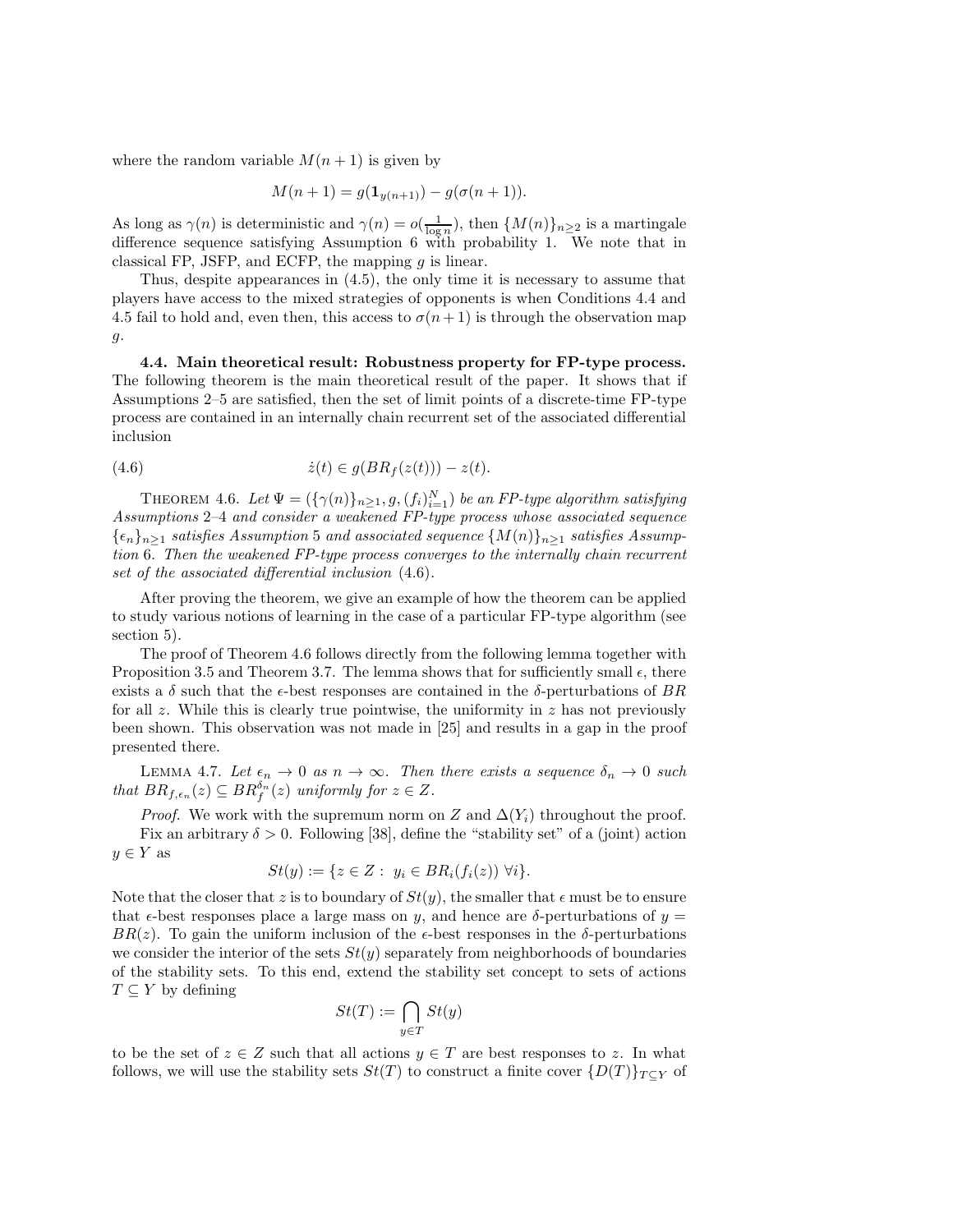Z such that  $BR(f(z)) \subseteq T$  for each  $z \in D(T)$ . This allows us to show that  $\epsilon$ -best responses to elements in  $D(T)$  place most of their mass on T, and in particular it can be shown that for each set  $D(T) \subseteq Z$  there holds

<span id="page-10-1"></span>(4.7) 
$$
BR_{f,\epsilon}(z) \subseteq BR_f^{\delta}(z) \quad \forall z \in D(T)
$$

for all  $\epsilon$  sufficiently small. Since the cover is finite, we can show that in fact

(4.8) 
$$
BR_{f,\epsilon}(z) \subseteq BR_{f}^{\delta}(z) \quad \forall z \in Z
$$

holds for all  $\epsilon$  sufficiently small. (We note, however, that we proceed along a slightly more direct route, showing [\(4.8\)](#page-10-0) without directly verifying [\(4.7\)](#page-10-1).)

To this end, note that by the upper hemicontinuity of  $BR_i$  and continuity of  $f_i$ , we have that  $St(y)$  and  $St(T)$  are closed sets. For any  $\eta > 0$  and any  $T \subseteq Y$ , let  $B(St(T), \eta)$  be the open ball of radius  $\eta$  about  $St(T)$  which is empty if  $St(T)$  is empty. Let  $M = \prod_{i \in \mathcal{N}} |Y_i|$  and for each  $k \in \{1, 2, ..., M\}$  let  $\mathcal{T}^k$  be the collection of all subsets  $T \subseteq Y$  such that  $|T| = k$ . For the tuple  $\eta_{>k} = (\eta_{k+1}, \dots, \eta_M)$  define the "exclusion set"

<span id="page-10-0"></span>
$$
E^{k}(\eta_{>k}) := \bigcup_{\kappa=k+1}^{M} \bigcup_{T \in \mathcal{T}^{\kappa}} B(St(T), \eta_{\kappa})
$$

to be the set of  $z \in Z$  that is close to some stability set  $St(T)$  with  $|T| > k$ , where close is measured by the tuple  $\eta_{>k}$ .

We now work recursively from  $k = M$  down to  $k = 1$ . Start by letting  $\eta_M = \delta$ and let

$$
D(Y) := B(St(Y), \eta_M).
$$

Now let  $k \in \{1, ..., M-1\}$  and suppose  $\eta_{>k}$  is given. Suppose  $T \in \mathcal{T}^k$ , and let  $\tilde{T} \subseteq Y$ such that  $\tilde{T} \nsubseteq T$ . Then  $|T \cup \tilde{T}| > k$ , so by the definition of  $E^k(\eta_{>k})$  we have that  $St(T) \cap St(\tilde{T}) = St(T \cup \tilde{T}) \subseteq E^k(\eta_{>k}).$  Therefore  $St(T) \cap St(\tilde{T}) \cap E^k(\eta_{>k})^c = \emptyset.$ Since  $E^k(\eta_{>k})$  is open by definition, the complement is closed. Therefore the sets  $St(T) \cap E^k(\eta_{>k})^c$  and  $St(T)$  are disjoint compact sets and either have a minimal separating distance or at least one is empty. We can therefore fix an  $\eta_k$  such that, for each  $T \in \mathcal{T}^k$ ,

$$
D(T) := B(St(T), \eta_k) \cap E^k(\eta_{>k})^c
$$

<span id="page-10-4"></span>satisfies the following properties.

<span id="page-10-3"></span>PROPERTY 4.8.  $D(T)$  *is separated from*  $St(\tilde{T})$  *for all*  $\tilde{T} \subseteq Y$  *such that*  $\tilde{T} \nsubseteq T$ *.* 

PROPERTY 4.9.  $D(T)$  *is separated from*  $D(\tilde{T})$  *for all*  $\tilde{T} \in \mathcal{T}^k$  *with*  $\tilde{T} \neq T$ *.* 

Iterating this reasoning down to  $k = 1$  defines the full set of  $\eta_k$  values as well as  $D(T)$ for all  $T \subseteq Y$  with  $T \neq \emptyset$ .

We now show that the sets  $\{D(T)\}_{T\subset Y}$  partition Z. By definition we have that  $D(Y) = B(St(Y), \eta_M)$ ; using a backwards induction argument one may verify that

<span id="page-10-2"></span>(4.9) 
$$
\bigcup_{k=1}^{M} \bigcup_{T \in \mathcal{T}^k} D(T) = \bigcup_{k=1}^{M} \bigcup_{T \in \mathcal{T}^k} B(St(T), \eta_k).
$$

Hence,  $Z = \bigcup_{T \subseteq Y} St(T) \subseteq \bigcup_{T \subseteq Y} D(T) \subseteq Z$ , where the equality holds because there exists a best response to any  $z \in Z$ , and the first containment holds by [\(4.9\)](#page-10-2). Furthermore, by Property [4.9](#page-10-3) (and the fact that, by construction,  $D(T) \cap D(T) = \emptyset$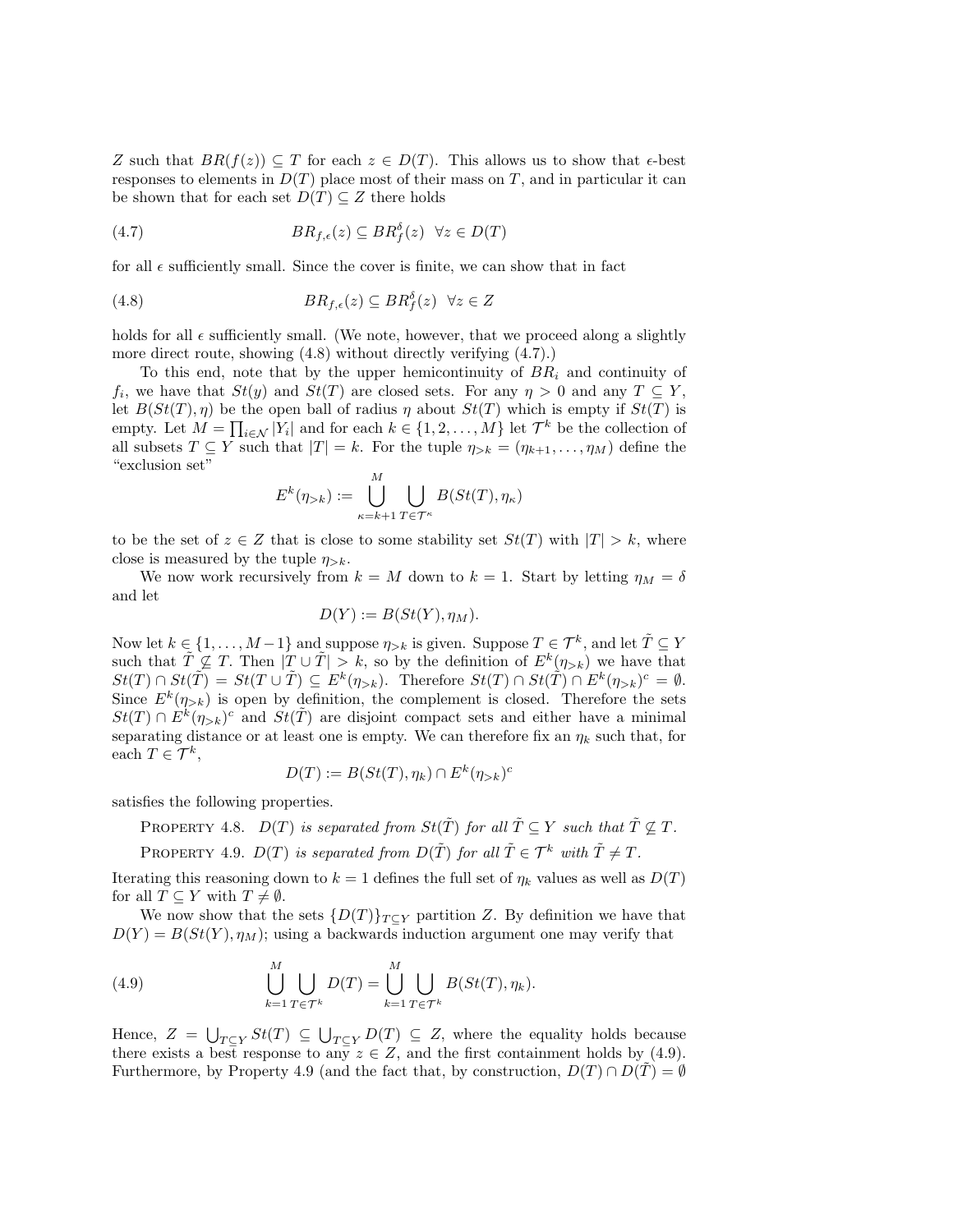for  $|T| \neq |\tilde{T}|$  we have that  $D(T) \cap D(\tilde{T}) = \emptyset$ , for all  $T, \tilde{T} \subseteq Y$ ,  $\tilde{T} \neq T$ . Hence the sets  $\{D(T)\}_{T\subseteq Y}$  partition Z.

We wish to show that for  $z \in D(T)$ , the  $\epsilon$ -best responses place most of their mass on elements in T. To this end, let  $T \in \mathcal{T}^k$  for arbitrary  $1 \leq k \leq M$ , and let  $\overline{D}(T)$  be the closure of  $D(T)$ . We claim that if  $z \in D(T)$ , then all pure strategy best responses to z are contained in T. To see this, suppose contrariwise that  $z \in \overline{D}(T)$  has a pure strategy best response not contained in T. Then  $z \in St(T)$  for some  $T \nsubseteq T$ , which violates Property [4.8.](#page-10-4)

Now define, for  $z \in Z$ , the set  $T(z)$  to be the  $T \subseteq Y$  such that  $z \in D(T)$ . Also define  $T_i(z) := \{y_i \in Y_i : (y_i, y_{-i}) \in T(z) \text{ for some } y_{-i} \in Y_{-i}\}\$  so that all of Player i's pure strategy best responses to  $z \in Z$  are contained in  $T_i(z)$ . Thus, for  $z \in \overline{D}(T)$ , for each *i* there exists a  $\xi_{i,\delta}(z) > 0$  such that

$$
\max_{y_i \in Y_i} U_i(\mathbf{1}_{y_i}, f(z)) - \max_{\tilde{y}_i \notin T_i(z)} U_i(\mathbf{1}_{\tilde{y}_i}, f(z)) = \xi_{i,\delta}(z).^{10}
$$

Since  $D(T)$  is compact and  $U_i$  (and hence  $\xi_i$ ) is continuous, we get inf<sub> $z\in\bar{D}(T)$ </sub>  $\xi_{i,\delta}(z) > 0$ for all *i*. Since there are finitely many  $T \subseteq Y$  and  $i \in \mathcal{N}$ , there exists a  $\xi_{\delta} > 0$  such that for each i and  $z \in Z$ ,  $\max_{y_i \in Y_i} U_i(\mathbf{1}_{y_i}, f_i(z)) - \max_{\tilde{y}_i \notin T_i(z)} U_i(\mathbf{1}_{\tilde{y}_i}, f_i(z)) \geq \xi_{\delta}$ . We have shown that for any i and any z, any action not in  $T_i(z)$  receives utility less than the best response by at least an amount  $\xi_{\delta}$ .

Invoking the linearity of  $z_i \mapsto U_i(z_i, z_{-i})$ , it follows that for  $z \in Z$ , for each i, an  $\epsilon$ -best response to z can put probability at most  $\epsilon/\xi_{\delta}$  on actions not in  $T_i(z)$ . That is, for any  $z \in Z$  and for any  $i \in \mathcal{N}$ ,

$$
BR_{i,\epsilon}(f_i(z)) \subseteq \left\{ x_i \in \Delta(Y_i) : \sum_{y_i \in T_i(z)} x_i(y_i) \geq 1 - \frac{\epsilon}{\xi_{\delta}} \right\}.
$$

Let  $\epsilon \leq \min\{\delta \xi_{\delta}, \delta\}$  and let  $x \in BR_{f,\epsilon}(z)$ . By the above, x is a distance at most  $\delta$  from a strategy x' which places all its mass on  $T(z)$ . Simultaneously, by the construction of  $D(T)$ , z is a distance at most  $\delta$  from the set  $St(T(z))$ , i.e., there exists  $a \, z' \in St(T(z))$  such that  $d(z, z') \leq \delta$ . By the definition of the stability set, we have  $x' \in BR_f(z')$ . This shows that  $x \in BR_f^{\delta}(z)$ . Since z was arbitrary, and this holds for any  $x \in BR_{f,\epsilon}(z)$ , we have  $BR_{f,\epsilon}(z) \subseteq BR_{f}^{\delta}(z)$  for all  $z \in Z$ .

Suppose we have a sequence  $\epsilon_n \to 0$ . Let  $c := \max{\{\epsilon_n\}}_{n \geq 1}$  and for  $k \in \mathbb{N}_+$ , let  $\eta_k := \min\{\frac{c}{k}\xi_k, \frac{c}{k}\}\.$  Note that  $\eta_k > 0$  for all k and  $\eta_k \to 0$ . Choose  $\{N_k\}_{k\geq 0}$  to be an increasing sequence of integers such that  $N_0 = 1, N_k \to \infty$ , and for each index k there holds  $n \ge N_{k-1} \implies \epsilon_n \le \eta_k$ . For  $n \in \mathbb{N}_+$  satisfying  $N_{k-1} \le n \le N_k$ , let  $\delta_n := \frac{c}{k}$ . This gives us a sequence  $\{\delta_n\}_{n\geq 1}$  such that  $\delta_n \to 0$  and  $\epsilon_n \leq \min(\delta_n \xi_{\delta_n}, \delta_n)$ , which by the above implies  $BR_{f,\epsilon_n}(z) \subseteq BR_f^{\delta_n}(z)$  for any  $z \in Z$ . П

We now prove Theorem [4.6.](#page-9-1)

*Proof.* By assumption, players choose their strategies according to [\(4.4\)](#page-7-0). Apply-ing [\(4.5\)](#page-7-1) we get the recursive form  $\gamma(n)^{-1}(z(n+1)-z(n)) - M(n+1) \in g(BR_{f,\epsilon_n}(z(n)))$  $z(n)$ , where  $\epsilon_n \to 0$ . By Lemma [4.7,](#page-9-0) we know that  $\gamma(n)^{-1}(z(n+1)-z(n)) - M(n+1) \in$  $g(BR_f^{\delta_n}(z(n))) - z(n)$  for some sequence  $\delta_n \to 0$ . Let  $F : Z \to Z$  be given by  $F(z) = g(BR<sub>f</sub>(z)) - z$ . Since g is uniformly continuous, the previous equation implies that  $\gamma(n)^{-1}(z(n+1) - z(n)) - M(n+1) \in F^{\eta_n}(z(n))$  for some sequence  $\eta_n \to 0$ . By Proposition [3.5,](#page-4-2) the continuous-time interpolation of  $\{z(n)\}_{n>1}$  is a bounded per-

 $^{10}{\rm For}$  completeness we emphasize that  $\xi_{i,\delta}$  is in fact a function of<br>  $\delta,$  as well as  $z.$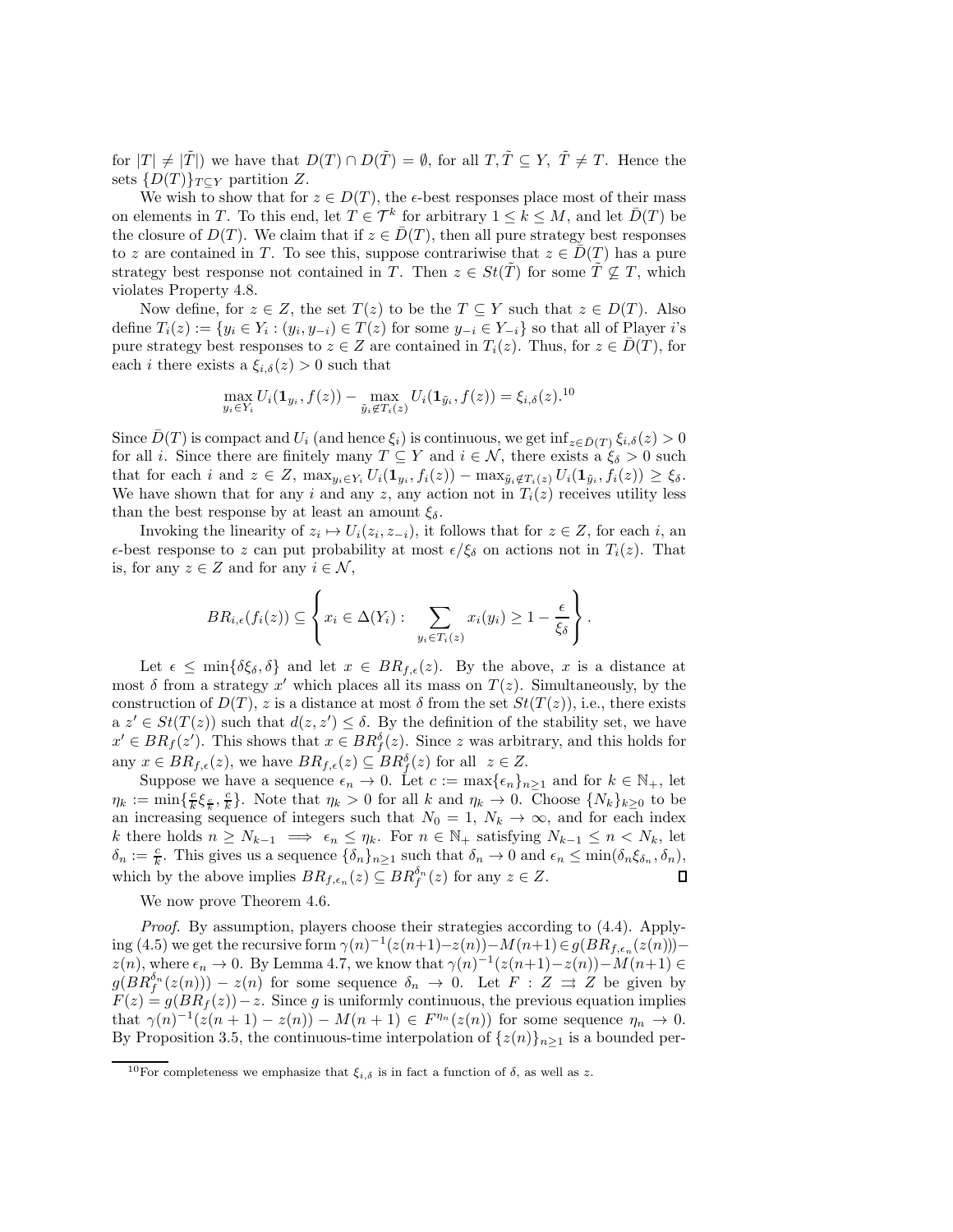turbed solution of the associated differential inclusion [\(4.6\)](#page-9-2). The result then follows by Theorem [3.7.](#page-5-1) П

An important consequence of Theorem [4.6](#page-9-1) is that, if one wishes to show convergence of an FP-type algorithm to some equilibrium set, one need only verify that the associated internally chain recurrent set is contained in the equilibrium set.

This has been shown, for example, with the set of NE and classical FP in potential games [\[36\]](#page-22-26), two-player zero-sum games [\[39\]](#page-22-29), and generic  $2 \times m$  games [\[16\]](#page-22-6). Thus, the following important result (see [\[25,](#page-22-15) Corollary 5]) may also be seen as a consequence of Theorem [4.6.](#page-9-1) As this result will arise in the subsequent discussion, we find it convenient to state it here.

<span id="page-12-3"></span>Corollary 4.10 (see [\[25,](#page-22-15) Corollary 5]). *Let* Γ *be a potential game, two-player zero-sum game, or generic* 2× m *game. Consider a weakened FP process whose associated sequence*  $\{\epsilon_n\}_{n\geq 1}$  *satisfies Assumption* [5](#page-7-3) *and associated sequence*  $\{M(n)\}_{n\geq 1}$ *satisfies Assumption* [6.](#page-7-2) *Then the corresponding FP process converges to the set of NE in the sense that*  $\lim_{n\to\infty} d(q(n),NE)=0$ .

<span id="page-12-0"></span>**5. Example: Empirical centroid FP.** In classical FP each player i is required to track the marginal empirical distribution  $z_j$ ,  $j \neq i$ , of every other player (see [\(4.2\)](#page-6-3)). The memory size of this vector (that must be tracked by each player) grows linearly with the number of players. In large-scale settings it can be impractical for players to track such a large quantity of information.

In this section we consider a variant of FP in which players only track an aggregate statistic which preserves some (though not necessarily all) of the relevant information about the game action history. In the spirit of an FP-type algorithm, players form a prediction of the future behavior of opponents using the aggregate statistic.

In order to ensure the process is well defined, assume the following.

<span id="page-12-2"></span>*Assumption* 7. All players use an identical action space  $\bar{Y}$ ; i.e.,  $Y_i = \bar{Y}$  for all i. Moreover, all players use an identical permutation-invariant utility function.

More details regarding this class of games and the manner in which this assumption can be weakened can be found in [\[26\]](#page-22-16).

In ECFP, players track and best respond to the *empirical centroid distribution*  $\bar{q}(n) \in \Delta^N$ , defined as  $\bar{q}(n) := \frac{1}{N} \sum_{i=1}^N q_i(n)$ , where  $q_i(n)$  is as defined in [\(4.1\)](#page-5-2). In particular, each player *i* chooses their next-stage strategy according to the rule

<span id="page-12-1"></span>(5.1) 
$$
\sigma_i(n) \in BR_i(\bar{q}_{-i}(n-1)),
$$

where  $\bar{q}_{-i}(n) \in \Delta(Y_{-i})$  is given by  $\bar{q}_{-i}(n) := (\bar{q}(n), \ldots, \bar{q}(n)),$  i.e., the  $(N-1)$ -tuple containing repeated copies of  $\bar{q}(n)$ .

Two notions of learning have been studied for ECFP. Note that both use ECFP dynamics, but achieve different learning results by using different observation spaces. Below, we briefly review each notion in the context of the robustness result.

In order to study the first notion of learning, we make the following assignments to terms from section [4.](#page-5-0) Let  $\gamma(n) = \frac{1}{n+1}$ , let  $Z = \Delta(\bar{Y})$ , let  $g : \Delta(Y) \to \Delta(\bar{Y})$ be given by  $g(x) = N^{-1} \sum_{i=1}^{N} x_i$ , where  $y_i \mapsto x_i(y_i) = \sum_{y_{-i} \in Y_{-i}} x_i(y_i, y_{-i})$ , and let  $f_i : \Delta(\bar{Y}) \to \Delta(Y)$  be given by  $f_i(z)=(z,\ldots,z)$ , i.e., the  $(N-1)$ -tuple containing repeated copies of z. Note that the induced dynamics comport with [\(5.1\)](#page-12-1).

For strategies  $p \in \Delta^N$ , we define the set of *consensus Nash equilibria* (CNE) by  $CNE := \{p \in NE : p_1 = \cdots = p_N\}$ . Define  $\overline{CNE} := \{\overline{p} \in \Delta(\overline{Y}) : p = (\overline{p}, \ldots, \overline{p}) \in NE\}$ , and note that a strategy  $p \in \Delta^N$  is a CNE if and only if there exists a  $\overline{p} \in \overline{CNE}$ such that  $p = (\bar{p}, \ldots, \bar{p}).$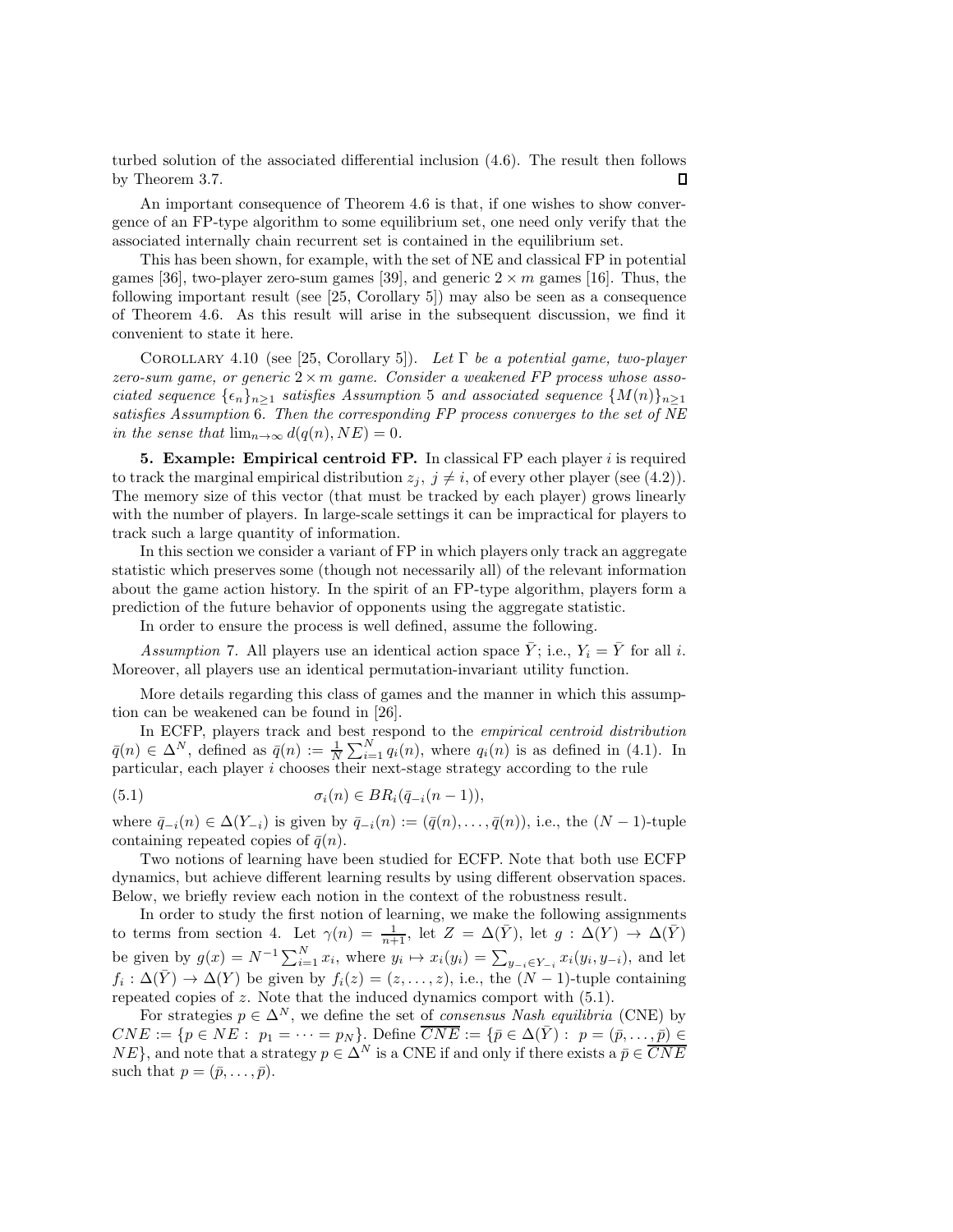It has been shown in [\[40\]](#page-22-30) that the internally chain recurrent sets of the associated differential inclusion [\(4.6\)](#page-9-2) are contained in the  $\overline{CNE}$  set. We thus obtain the following corollary to Theorem [4.6.](#page-9-1)

Corollary 5.1. *Let* Γ *satisfy Assumption* [7.](#page-12-2) *Suppose players are engaged in a repeated play process on* Γ *and choose their next stage strategies according to the rule* [\(5.1\)](#page-12-1)*. Then players learn CNE strategies in the sense that*  $\lim_{n\to\infty} d(z(n), \overline{CNE})=0$ *or, equivalently,*  $\lim_{n\to\infty} d(z^N(n), CNE) = 0$ *, where*  $z^N(n) = (z(n),...,z(n))$  *is the* N*-tuple containing repeated copies of* z(n)*.*

In order to study the second notion of learning we let  $\gamma(n) = \frac{1}{n+1}$ , let  $Z = \Delta^N$ , let  $g: \Delta(Y) \to \Delta^N$  be given by  $g(x) = (g_1(x), \ldots, g_N(x))$ , where  $g_i : \Delta(Y) \mapsto \Delta(\bar{Y})$  with  $g_i(x) = \sum_{y_{-i} \in Y_{-i}} x(y_i, y_{-i})$ , and let  $f_i : \Delta^N \to \Delta(Y)$  be given by  $f_i(z) =$  $\prod_{i=1}^N \bar{z}_i$ , where  $\bar{z}_i(y_i) = N^{-1} \sum_{j=1}^N z_j(y_i)$ ,  $y_i \in \bar{Y}$ . Note that the induced dynamics again comport with [\(5.1\)](#page-12-1). In this case, note that the observation state lives in  $\Delta^N$ and corresponds to the standard time-averaged empirical distribution familiar from classical FP.

For a strategy  $p = (p_1, \ldots, p_N) \in \Delta^N$ , define  $\bar{p} := N^{-1} \sum_{i=1}^N p_i \in \Delta(\bar{Y})$ , and define  $\bar{p}_{-i} := \prod_{j \neq i} \bar{p} \in \Delta(Y_{-i})$ . Let the set of *mean-centric equilibria* be defined by  $MCF_{-i}$ ,  $\int_{\Delta} \Delta^N$ ,  $H(\bar{p}_i, \bar{p}_i$  $MCE := \{ p \in \Delta^N : U_i(p_i, \bar{p}_{-i}) \geq U_i(p'_i, \bar{p}_{-i}), \ \forall p'_i \in \Delta(\bar{Y}) \}.$  It has been shown in [\[40\]](#page-22-30) that the internally chain recurrent sets of the associated differential inclusion [\(4.6\)](#page-9-2) are contained in the set of MCE. Invoking Theorem [4.6](#page-9-1) we obtain a second mode of learning as stated in the following corollary.

Corollary 5.2. *Let* Γ *satisfy Assumption* [7.](#page-12-2) *Suppose players are engaged in a repeated play process on* Γ *and choose their next stage strategies according to the rule* [\(5.1\)](#page-12-1)*. Then players learn MCE strategies in the sense that*  $\lim_{n\to\infty} d(z(n),MCE)$  = 0*.*

<span id="page-13-0"></span>**6. Application: Distributed implementation of an FP-type algorithm.** In the formulation of FP, as well as the FP-type algorithm, it is implicitly assumed that each agent has instantaneous access to all information required to compute her next-stage strategy. For example, in classical FP (section [4.1\)](#page-5-3) each agent is assumed to have perfect knowledge of the empirical distribution  $q(n)$  (see [\(4.1\)](#page-5-2)) in order to choose a strategy in stage  $n + 1$ . This assumption can be impractical in large-scale settings where physical limitations may hinder agents' ability to directly communicate with one another.

One approach to mitigate this problem is to assume that agents are equipped with an overlaid communication graph through which information may be gradually disseminated through the course of the learning process [\[26,](#page-22-16) [32,](#page-22-21) [41\]](#page-23-0). In particular, suppose the following assumption holds.

<span id="page-13-1"></span>*Assumption* 8. Agents may observe only their own strategies. However, agents are equipped with a (possibly sparse) interagent communication graph  $G = (\mathcal{V}, \mathcal{E})$ . Agents may exchange information with neighboring agents (as defined by the graph G) once per iteration of the repeated play.

Within this framework, agents engaged in an FP-type process may not have perfect knowledge of the observation state  $z(n)$ . Instead, let  $\hat{z}^i(n)$  be an estimate that agent i maintains of  $z(n)$ .

Before presenting the prototypical distributed implementation of an FP-type algorithm, one remark is in order.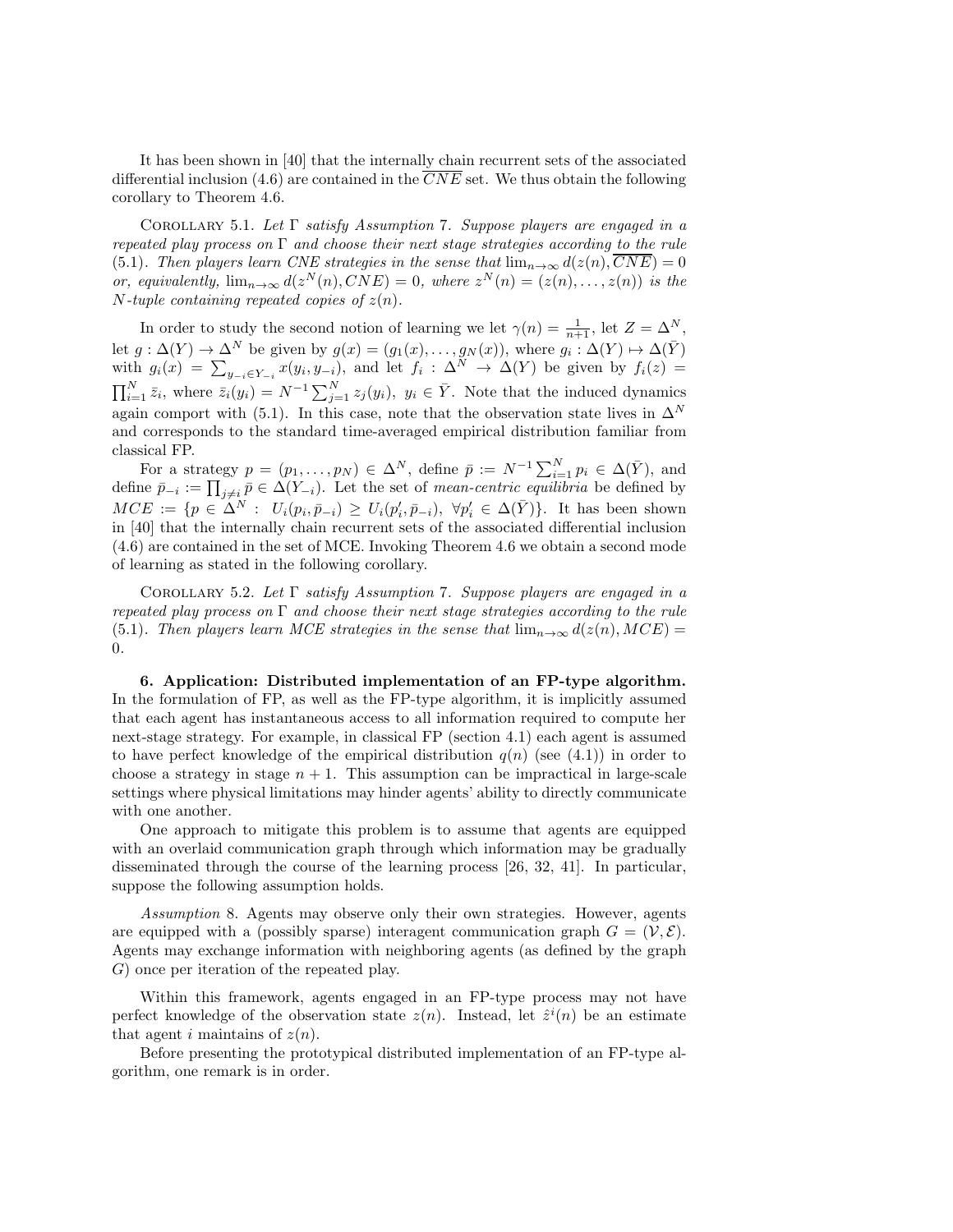*Remark* 6.1 (observation of strategies). In section [4.3.1](#page-8-0) we discussed the issue of observation of strategies in FP-type algorithms. We note that in a distributed implementation of an FP-type algorithm (section [6.1,](#page-14-1) below) players are assumed to be incapable of observing either the realized actions or the mixed strategies used by others (see Assumption [8\)](#page-13-1). Players observe their own realized actions and mixed strategies, and communicate some function of this information to other agents via the overlaid communication graph.

## <span id="page-14-1"></span>**6.1. Distributed FP-type algorithm.**

*Initialize*

(i) Initialize the state estimate  $\hat{z}^i(1)$ .<sup>11</sup> Let players choose an arbitrary initial strategy.

*Iterate*  $(n > 1)$ 

- (ii) Each agent i chooses a next-stage strategy according to the rule  $\sigma_i(n+1) \in$  $BR_i(f_i(\hat{z}^i(n))$ , where  $f_i(\cdot)$  satisfies Assumption [4.](#page-6-2) The (true) observation state at time  $(n+1)$  is given by  $z(n+1) = z(n) + \gamma(n)(g(\sigma(n+1)) - z(n)).$ (It is not assumed that players have knowledge of  $(z(n))$ .)
- (iii) Each agent i may engage in one round of information exchange with neighboring agents (as defined by G) and update their estimate  $\hat{z}^{i}(n+1)$  using the information obtained.

**6.2. Discussion.** Analysis of the above algorithm prototype reveals that step (ii) may be seen as a best-response perturbation (this follows from the Lipschitz continuity of  $U_i$ ). It is straightforward to show that if  $\|\hat{z}^i(n) - z(n)\| \to 0$  for all i, as  $n \to \infty$  then Assumption [5](#page-7-3) holds, and hence the process falls under the purview of Theorem [4.6.](#page-9-1)

This has been applied, for example, in order to develop distributed implementations of FP and ECFP [\[26\]](#page-22-16), where the update of the empirical distribution estimate in step (iii) is carried out using a type of (synchronous) consensus recursion [\[27\]](#page-22-25). We note, however, that the convergence results for the distributed algorithms in [\[26\]](#page-22-16) relies on an alternative form of the robustness property which required strong assumptions. In particular, it was required that error in players estimates decay as  $\|\hat{z}^{i}(n)-z(n)\| = O(\frac{\log t}{t^{r}}), r > 0.$ 

The robustness result in this paper relies on the significantly weaker assumption that  $\|\hat{z}^{i}(n)-z(n)\| \to 0$  (cf. Assumption [5\)](#page-7-3); in particular, the rate at which this goes to zero does not matter.

The protocol used to form the estimate  $\hat{z}^i(n)$  in step (iii) is intentionally crafted to be broad in order to emphasize that a wide variety of information dissemination protocols may be used. Using the more powerful robustness result of this paper one may extend the approach of [\[26\]](#page-22-16), demonstrating convergence of distributed implementations of FP-type algorithms in settings where players use more realistic communication protocols, e.g., asynchronous gossip [\[27\]](#page-22-25) (cf., section [7\)](#page-14-0), a communication framework in which the communication graph suffers from random link dropouts [\[42\]](#page-23-1) or otherwise changing topology [\[43\]](#page-23-2).

<span id="page-14-0"></span>**7. Application: Asynchronous implementation of FP.** The classical FP algorithm [\(4.2\)](#page-6-3) implicitly assumes a form of global synchronization. In particular, note that each agent must choose their stage  $n$  action before any other agent chooses

<sup>&</sup>lt;sup>11</sup>The initialization of  $\hat{z}^{i}(n)$  may be subject to some conditions depending on the particular information dissemination scheme used [\[26,](#page-22-16) [27\]](#page-22-25). See discussion below for more details.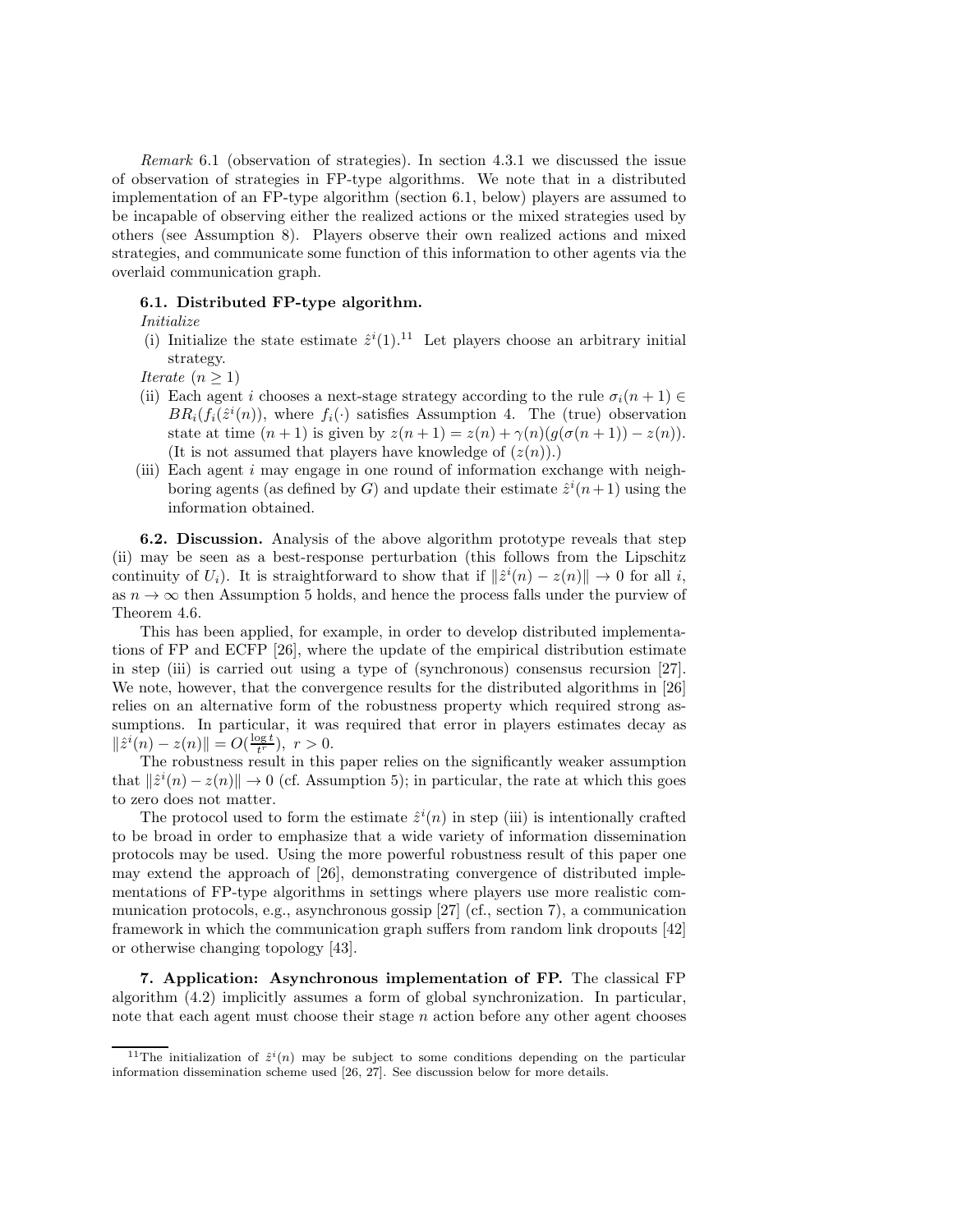their stage  $(n + 1)$  action. In practice, such synchronization is often infeasible in large-scale distributed systems.

In this section we use the robustness result to study a variant of FP in which agents are permitted to act in an asynchronous manner. While asynchronous learning schemes would usually be analyzed using asynchronous stochastic approximation (e.g., [\[34\]](#page-22-23)) we show in this section that asynchronicity can be handled in a more straightforward manner by simply using our robustness results. In particular, using Theorem [4.6](#page-9-1) we develop a mild sufficient condition under which an "asynchronous FP process" can be shown to converge to the set of NE in the same sense as classical FP.

The initial model of asynchronous FP that we study in section [7.2](#page-15-0) is somewhat abstract—it is this feature that allows us to capture a broad range of asynchronous processes. After introducing this model and proving convergence results (section [7.2\)](#page-15-0), we then provide simple examples of highly practical real world models that readily fall within this framework (sections [7.3](#page-18-0)[–7.5\)](#page-20-1).

We begin by introducing the notion of asynchronous repeated play learning—a slight modification of classical repeated play introduced in section [2.1.](#page-3-2)

<span id="page-15-3"></span>**7.1. Asynchronous repeated play learning.** In order to model asynchrony, we consider an extension of the classical repeated play framework of section [2.1](#page-3-2) in which players may be "active" in some rounds and "idle" in others.

Let  $n \in \mathbb{N}$  and let  $\{X_i(n)\}_{n>1}$ , be a sequence of (deterministic or random) variables  $X_i(n) \in \{0,1\}$  indicating the rounds in which player i is active. Let  $N_i(n)$ count the number of rounds in which player  $i$  has been active up to and including time n, i.e.,  $N_i(n) := \sum_{s=1}^n X_i(s)$ . Let  $\sigma_i(n)$  represent the strategy chosen by player<br>i in round n. Let the empirical distribution of player i be defined in this setting as i in round n. Let the empirical distribution of player i be defined in this setting as  $q_i(n) := \frac{1}{N_i(n)}$  $\sum_{s=1}^n \sigma_i(s) X_i(s)$ .

<span id="page-15-0"></span>**7.2. FP with asynchronous updates.** Within the generalized repeated-play framework given above, we say a sequence of strategies  $\{\sigma(n)\}_{n>1}$  is a *FP process with asynchronous updates* (or an asynchronous FP process) if for  $n \geq 1$ , <sup>12</sup>

<span id="page-15-1"></span>(7.1) 
$$
\sigma_i(n+1) \in \begin{cases} BR_i(q_{-i}(n)) & \text{if } X_i(n+1) = 1, \\ \sigma_i(n) & \text{otherwise.} \end{cases}
$$

This models a scenario in which each player i may update her strategy in round  $(n+1)$ according to traditional best-response dynamics only if  $X_i(n+1) = 1$ ; otherwise, the strategy of player i persists from the previous round.<sup>13</sup>

As a consequence of Corollary [4.10,](#page-12-3) the following assumption is sufficient (to be shown) to ensure that the FP process defined in [\(7.1\)](#page-15-1) leads to NE learning in potential games.

<span id="page-15-2"></span>*Assumption* 9. (i) For each i there holds  $\lim_{n\to\infty} N_i(n) = \infty$ ; (ii) for all i, j there holds,  $\lim_{n\to\infty} \frac{N_i(n)}{N_j(n)} = 1.$ 

Part (i) in the above assumption ensures that players are active in infinitely many rounds. Part (ii) ensures that the number of actions taken by each player

<sup>&</sup>lt;sup>12</sup>Let  $X_i(1) = 1$  for all i and let the initial action  $\sigma_i(1)$  be chosen arbitrarily for all i. Moreover, for convenience in notation we have used an inclusion in [\(7.1\)](#page-15-1). However, if  $X_i(n + 1) \neq 1$ , then the inclusion should be interpreted as an equality  $\sigma_i(n + 1) = \sigma_i(n)$ .

 $13$ Note that classical FP of section [4.1](#page-5-3) may be seen as a special case within this framework with  $X_i(n) = 1$  for all i, n.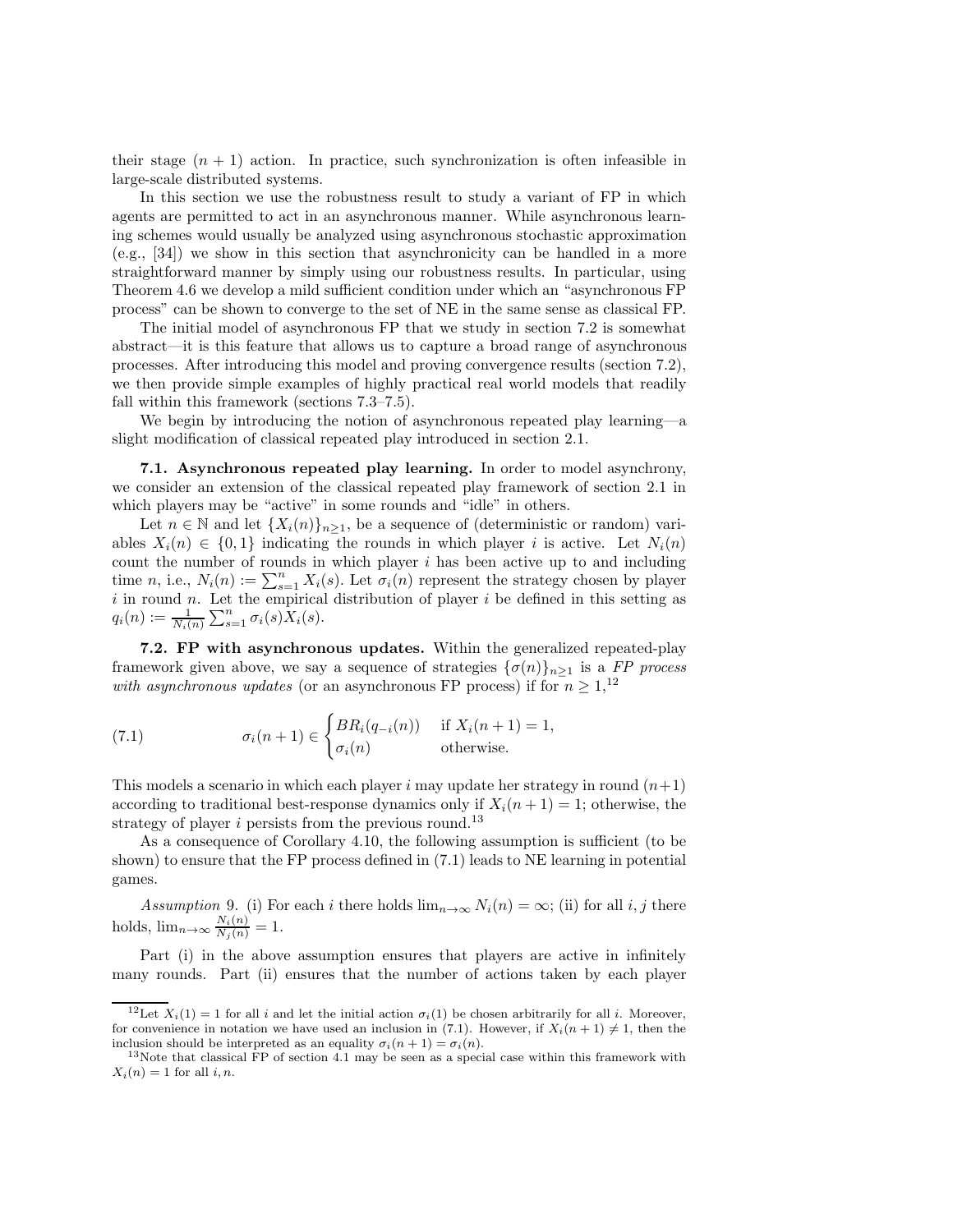remain relatively close; effectively, (ii) ensures that players obtain a weak form of synchronization.

The following theorem is the main theoretical result of this section. It shows that under the above assumption, FP with asynchronous updates achieves NE learning. It will be shown to follow as a consequence of the robustness result.

<span id="page-16-0"></span>THEOREM 7.1. Let  $\Gamma$  be a potential game. Let the strategy sequence  $\{\sigma(n)\}_{n\geq 1}$ *be determined according to an FP process with asynchronous updates and assume Assumption* [9](#page-15-2) *holds. Then players learn NE strategies in the sense that*  $\lim_{n\to\infty} d(q(n),NE)=0.$ 

In order to prove Theorem [7.1](#page-16-0) we will study an underlying (synchronous) FP process that is embedded in the asynchronous FP process defined in [\(7.1\)](#page-15-1). We begin by presenting some additional definitions that allow us to study the embedded process.

In particular, for  $s \in \mathbb{N}_+$  define the following terms:

 $\tau_i(s) := \sup\{n \in \mathbb{N}_+ : N_i(n) \leq s\}, \tilde{\sigma}_i(s) := \sigma_i(\tau_i(s)), \tilde{\sigma}(s) := (\tilde{\sigma}_1(s), \ldots, \tilde{\sigma}_N(s)),$  $\tilde{q}_i(s) := q_i(\tau_i(s)), \; \tilde{q}(s) := (\tilde{q}_1(s), \ldots, \tilde{q}_N(s)), \; \hat{q}^i_j(s) := q_j(\tau_i(s+1)-1), \; \hat{q}^i(s) := (\tilde{q}_1(s), \ldots, \tilde{q}_N(s))$  $(\hat{q}_1^i(s), \ldots, \hat{q}_N^i(s)).$ <br>In words, the

In words, the term  $\tau_i(s)$  denotes the round number when player i is active for the sth time. The terms marked with a  $\sim$  correspond to the embedded (synchronous) FP process that we will study in the proof of Theorem [7.1.](#page-16-0)

When studying the embedded (synchronous) FP process  $\{\tilde{\sigma}(s)\}_{s>1}$ , it will be important to characterize the terms to which players are playing a best response. With this in mind, note that per [\(7.1\)](#page-15-1), the strategy at time  $\tau_i(s + 1)$  is chosen as  $\sigma_i(\tau_i(s+1)) \in \arg \max_{\alpha_i \in A_i} U_i(\alpha_i, q_{-i}(\tau_i(s+1)-1)).$  Thus, by construction, the  $(s + 1)$ th strategy of player i in the embedded (synchronous) FP process is chosen as  $\sigma_i(s+1) \in BR_i(\hat{q}_{-i}^i(s))$ . In the embedded (synchronous) FP process, the term  $\tilde{q}_j(s)$ may be thought of as the "true" empirical distribution of player j, and the term  $\hat{q}_i^i(s)$ may be thought of as an estimate which player i maintains of  $\tilde{q}_i(s)$ , and the term  $\tilde{q}^i(s)$ (note the superscript) may be thought of as player  $i$ 's estimate of the joint empirical distribution  $\tilde{q}(s)$  at the time of player is  $(s + 1)$ th best response. Loosely speaking, if we can show that  $\hat{q}^i(s) \to \tilde{q}(s)$  for all i, then convergence of the embedded process  $(\tilde{q}(s))$  (and eventually the original process  $(q(n))$ ) will follow from the robustness result.

Before proceeding to the proof of Theorem [7.1,](#page-16-0) we point out a few useful properties that will arise in the proof. Note that for  $i \in \mathcal{N}$  and  $s \in \{1, 2, ...\}$ , we have

<span id="page-16-5"></span>
$$
(7.2) \t\t N_i(\tau_i(s)) = s,
$$

and for  $i \in \mathcal{N}$  and  $t \in \{1, 2, ...\}$  we have

<span id="page-16-2"></span>(7.3) 
$$
X_i(n) = 1 \implies \tau_i(N_i(n)) = n.
$$

Furthermore, note that  $X_i(n) = 0$  implies that  $N_i(n) = N_i(n-1)$  and, in particular,

<span id="page-16-3"></span>
$$
(7.4) \t\t X_i(n) = 0 \implies q_i(n) = q_i(n-1).
$$

<span id="page-16-4"></span>These facts are readily verified by conferring with the definitions of  $\tau_i$ ,  $N_i$ , and  $X_i$ . We now prove Theorem [7.1.](#page-16-0)

*Proof.* As a first step, we wish to show that  $\lim_{s\to\infty} d(\tilde{q}(s), NE) = 0$ . We accomplish this by invoking the robustness result. In particular, we wish to show that there exists a sequence  $\{\epsilon_s\}_{s\geq 1}$  such that  $\lim_{s\to\infty} \epsilon_s = 0$  and

<span id="page-16-1"></span>(7.5) 
$$
U_i(\sigma_i(s+1), \tilde{q}_{-i}(s)) \geq \max_{\alpha_i \in A_i} U_i(\alpha_i, \tilde{q}_{-i}(s)) - \epsilon_s \quad \forall s \geq 1.
$$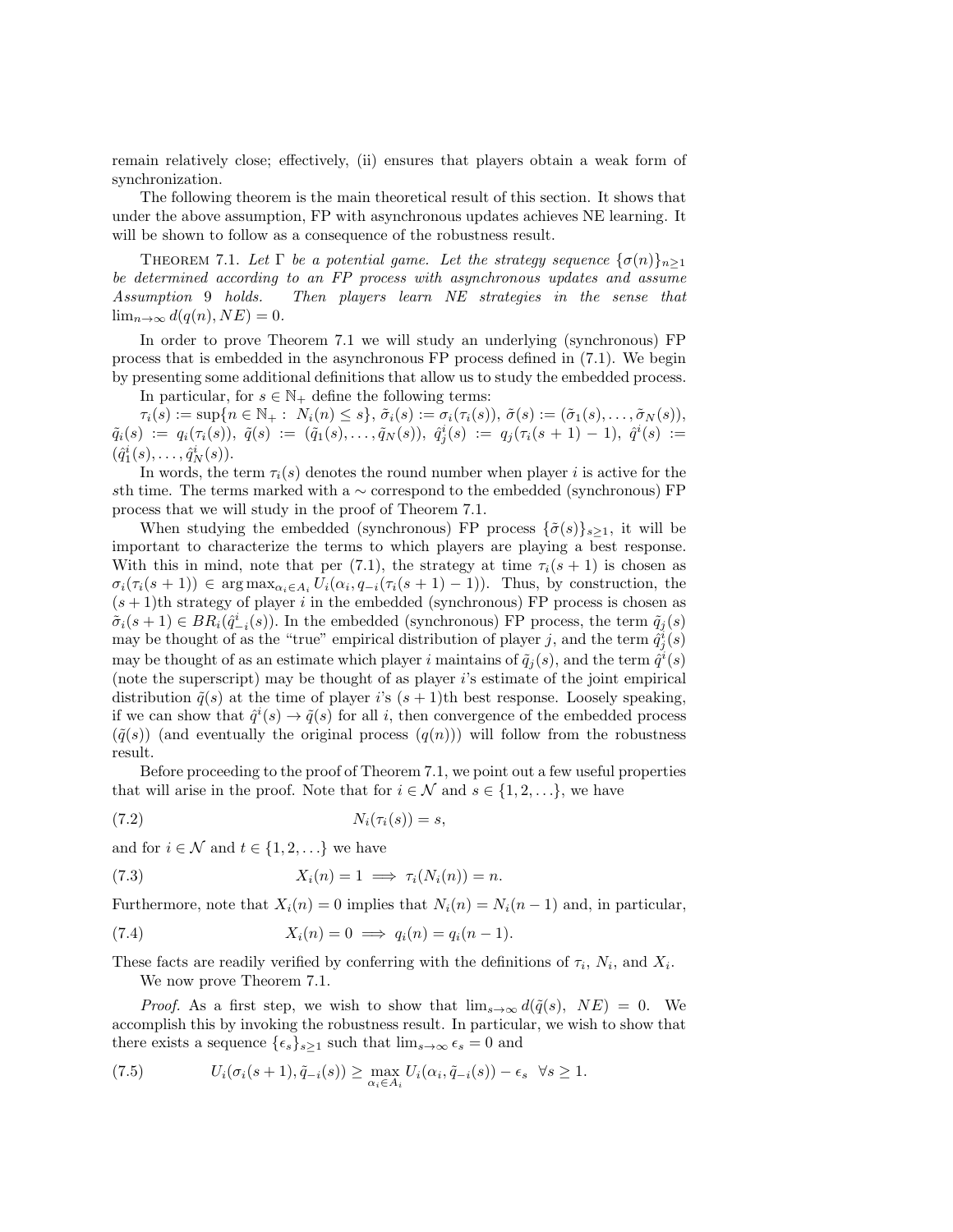To that end, for  $i \in \mathcal{N}$  define  $v_i : \Delta_{-i} \to \mathbb{R}$  by  $v_i(q_{-i}) := \max_{\alpha_i \in A_i} U_i(\alpha_i, q_{-i})$ , and note that by [\(7.1\)](#page-15-1),  $U_i(\sigma_i(\tau_i(s+1)), q_{-i}(\tau_i(s+1)-1)) = v_i(q_{-i}(\tau_i(s+1)-1))$  or, equivalently, by the definitions of  $\tilde{\sigma}(s)$  and  $\hat{q}^i(s)$ ,

$$
U_i(\tilde{\sigma}_i(s+1), \hat{q}_{-i}^i(s)) = v_i(\hat{q}_{-i}^i(s)).
$$

Using Lemma [A.1](#page-21-9) in the appendix, it is straightforward to verify that  $\lim_{s\to\infty} \|\hat{q}^i(s) - \tilde{q}(s)\| = 0.$  Since  $U_i$  is Lipschitz continuous, this gives

<span id="page-17-1"></span>
$$
\lim_{s \to \infty} |U_i(\tilde{\sigma}_i(s+1)), \tilde{q}_{-i}(s)) - v_i(\tilde{q}_{-i}(s))| = 0 \ \forall i;
$$

i.e., there exists a sequence  $\{\epsilon_s\}_{s\geq 1}$  such that  $\epsilon_s \to 0$  and  $(7.5)$  holds.<sup>14</sup> It follows by Corollary [4.10](#page-12-3) that

(7.6) 
$$
\lim_{s \to \infty} d(\tilde{q}(s), NE) = 0.
$$

We now show that  $\lim_{n\to\infty} d(q(n), NE) = 0$ . Let  $\varepsilon > 0$  be given. By Lemma [A.1](#page-21-9) (see appendix), for each  $i \in \mathcal{N}$  there exists a time  $S_i > 0$  such that for all  $s \geq S_i$ ,  $||q(\tau_i(s)) - \tilde{q}(s)|| < \frac{\varepsilon}{2}$ . Let  $S' = \max_i \{S_i\}$ . By [\(7.6\)](#page-17-1) there exists a time  $S''$  such that for all  $s \geq S''$ ,  $d(\tilde{q}(s), NE) < \frac{\varepsilon}{2}$ . Let  $S = \max\{S', S''\}$ . Then

<span id="page-17-2"></span>(7.7) 
$$
d(q(\tau_i(s)), NE) < \varepsilon \ \forall i \ \forall s \geq S.
$$

Let  $T = \max_i {\tau_i(S)}$ . Note that for some i,  $q(T) = q(\tau_i(S))$ , and hence by [\(7.7\)](#page-17-2),

<span id="page-17-4"></span>
$$
(7.8) \t d(q(T), NE) < \varepsilon.
$$

Also note that for any  $n_0 > T$ , it holds that  $N_i(n_0) \geq S$  (since  $N_i(\tau_i(S)) = S$ , and  $N_i(n)$  is nondecreasing in n) and, moreover,

<span id="page-17-3"></span>(7.9) 
$$
X_i(n_0) = 1 \text{ for some } i \implies q(n_0) = q(\tau_i(N_i(n_0))),
$$

$$
X_i(n_0) = 0 \ \forall i \implies q(n_0) = q(n_0 - 1),
$$

where the first implication holds with  $N_i(n_0) \geq S$ . In the above, the first line follows from [\(7.3\)](#page-16-2) and the second line follows from [\(7.4\)](#page-16-3). Consider  $n \geq T$ . If for some i,  $X_i(n) = 1$ , then by [\(7.9\)](#page-17-3) and [\(7.7\)](#page-17-2),  $d(q(n), NE) = d(q(\tau_i(N_i(n))), NE) < \varepsilon$ . Otherwise, if  $X_i(n) = 0$  for all i, then  $q(n) = q(n-1)$ .

Iterate this argument m times until either (i)  $X_i(n-m) = 1$  for some i, or (ii) t –  $m = T$ . In the case of (i),  $d(q(n), NE) = d(q(n-m), NE) = d(q(\tau_i(N_i(n-m))), NE)$  $< \varepsilon$ , where the inequality again follows from [\(7.7\)](#page-17-2) and the fact that  $n - m > T \implies$  $N_i(n-m) \geq S$ . In the case of (ii),  $d(q(n), NE) = d(q(T), NE) < \varepsilon$ , where the inequality follows from [\(7.8\)](#page-17-4). Since  $\varepsilon > 0$  was arbitrary, the result follows.  $\Box$ 

<span id="page-17-0"></span>*Remark* 7.2 (observation of strategies). As discussed in footnote [14,](#page-16-4) the embedded weakened FP process  $(\tilde{q}(s))_{s\geq 1}$  satisfies Condition [4.4.](#page-8-1) Hence, following the dis-cussion in section [4.3.1,](#page-8-0) the empirical distribution  $(\tilde{q}(s))_{s\geq 1}$  may be updated using the realized action sequence rather than the underlying mixed strategy sequence. Using the definition of  $(\tilde{q}(s))_{s\geq1}$  and  $(7.1)$  it follows that the empirical distribution  $(q(n))_{n\geq1}$ 

<sup>&</sup>lt;sup>14</sup> Note that, by construction, we have  $\sigma_i(\tau_i(s)) \in BR_i(\hat{q}_{-i}^i(s-1))$ . Since  $U_i$  is multilinear, this means that every pure strategy in the support of  $\sigma_i(\tau_i(s))$  is a best response to  $\hat{q}_{-i}^i(s-1)$ . Using the Lipschitz continuity of  $U_i$  and the fact that  $\lim_{s\to\infty} \|\hat{q}^i(s) - \tilde{q}(s)\| = 0$ , we see that there exists a sequence  $(\epsilon_s)_{s>1}$  such that  $\lim_{s\to\infty} \epsilon_s = 0$  and each pure strategy  $y_i$  in the support of  $\sigma_i(\tau_i(s))$  is an  $\epsilon_s$  best response to  $\tilde{q}_{-i}(s)$ . By Remark [7.2,](#page-17-0) this implies that Condition [4.4](#page-8-1) is satisfied and, hence, players engaged in an asynchronous FP process need only observe the image of realized actions rather than the underlying mixed strategies of others.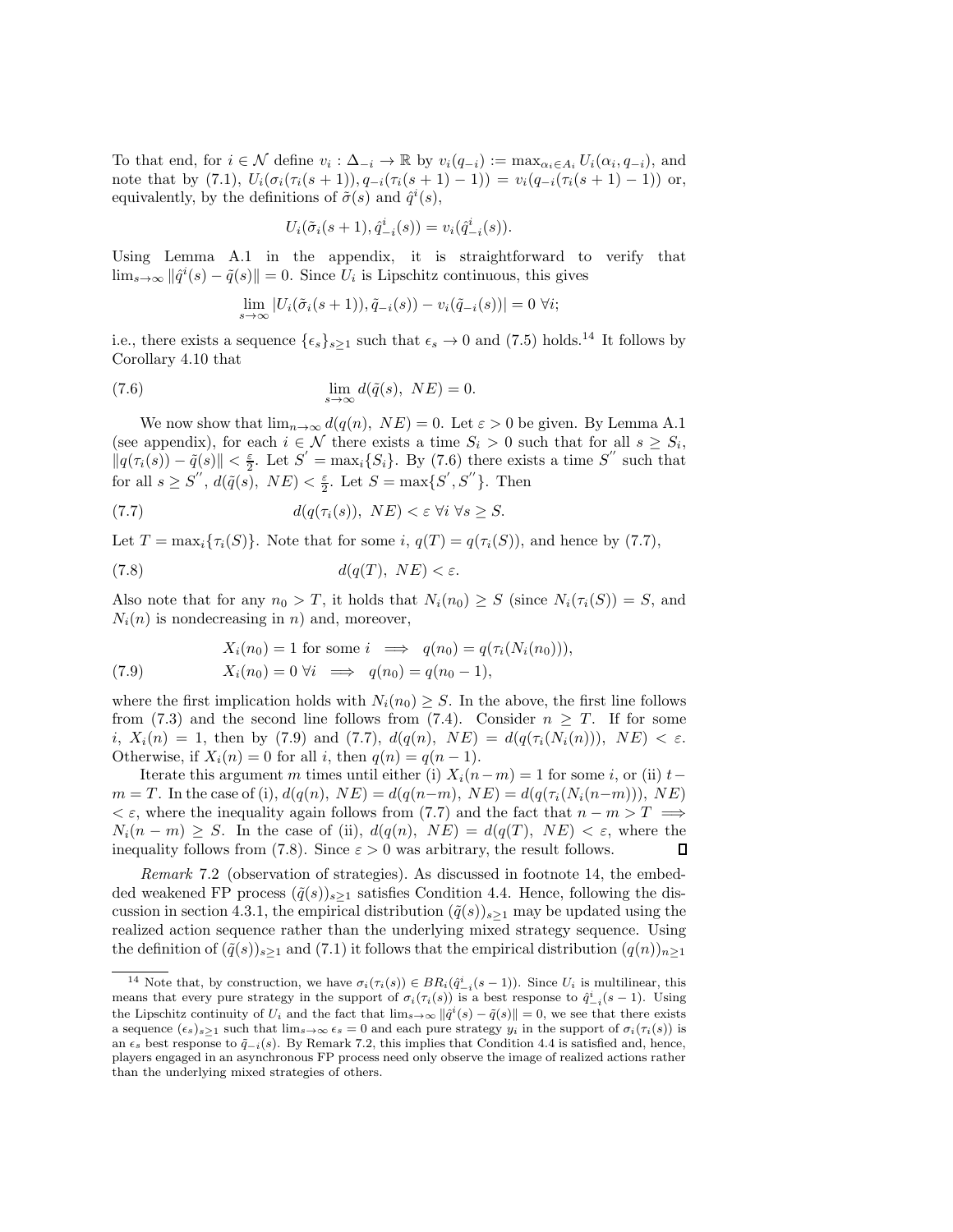of the asynchronous FP process as defined in section [7.1](#page-15-3) may also be updated using the realized action sequence.

We also note that since we consider classical FP in this section, and since the observation map g in FP is linear (see Example [4.1\)](#page-7-4), Condition [4.5](#page-8-2) is satisfied for the embedded weakened FP process  $(\tilde{q}(s))_{s\geq 1}$ . Thus, by the discussion in section [4.3.1,](#page-8-0) it immediately follows that players need only observe realized actions of others. However, we have taken the somewhat longer route of showing that Condition [4.4](#page-8-1) is satisfied in this application in order to emphasize the manner in which Condition [4.4](#page-8-1) may be used in a variety of applications,<sup>15</sup> even if the observation map g is nonlinear.

<span id="page-18-0"></span>**7.3. Continuous-time embedding of FP.** The asynchronous FP algorithm discussed in section [7.2](#page-15-0) is a somewhat abstract discrete-time process. In this section we give a concrete interpretation of the process within a practical setting. In particular, we consider the implementation of the (discrete-time) FP algorithm in a continuoustime setting where agents do not have access to a global clock. Effectively, this results in a discrete-time asynchronous FP process embedded within a continuoustime framework.

We first introduce the continuous-time embedding and derive a sufficient condition for convergence using Theorem [7.1.](#page-16-0) Subsequently, we give two simple and practical implementations that achieve the condition. The example implementations are prototypical in that one uses a synchronization rule that is entirely stochastic, and the other, entirely deterministic.

As in the previous models of repeated play learning, assume each player executes a (countable) sequence of actions (or strategies)  $\{\sigma_i(n)\}_{n\geq 1}$ . Furthermore, assume that each action is taken at some instant in real time  $t \in [0, \infty)$  as measured by some universal clock.<sup>16</sup> In particular, for each player i, let  $\{\tau_i(n)\}_{n=1}^{\infty} \subset [0,\infty)$  be an increasing sequence where  $\tau_i(n)$  indicates the time (as measured by the universal clock) increasing sequence where  $\tau_i(n)$  indicates the time (as measured by the universal clock) at which player i chooses an action for the nth time. Let  $\sigma_i(n)$  denote the nth action taken by player i, i.e., the action taken by player i at time  $t = \tau_i(n)$ . For  $t \in [0, \infty)$ , let  $N_i(t) = \sup\{n : \tau_i(n) \leq t\}$  denote the number of actions taken by player i by time t. For  $t \in [0, \infty)$ , we define the empirical distribution of player i in this setting as  $q_i(t) := \frac{1}{N_i(t)}$ <br>In this com- $\sum_{k=1}^{N_i(t)} \sigma_i(k)$ . In particular, for  $t \in [0, \infty)$ , let  $q_i(t-) := \lim_{\tilde{t} \uparrow t} q_i(\tilde{t})$ .

In this context, we say the sequence  $\{\sigma_i(n)\}_{n>1}$  is an asynchronous FP action process if for  $n \geq 1$  each player i chooses their stage-n action according to the rule<sup>17</sup>

$$
\sigma_i(n) \in BR_i(q_{-i}(\tau_i(n)_{-})).
$$

We call the sequence  $\{\tau_i(n)\}_{n\geq 1}$  the action-timing process for player i, and we refer to any method used to generate  $\{\tau_i(n)\}_{n\geq 1}$  (whether deterministic or stochastic) as an action-timing rule. Together, we refer to the joint sequence  $\{\tau_i(n), \sigma_i(n)\}_{i \in \mathcal{N}, n \geq 1}$ as a continuous-time embedded FP process.

The following assumption provides a sufficient condition on the action-timing process in order to ensure convergence of the continuous-time embedded FP process. The assumption is essentially a restatement of Assumption [9,](#page-15-2) but in a continuous-time setting.

<span id="page-18-1"></span><sup>&</sup>lt;sup>15</sup>For example, Condition [4.4](#page-8-1) also holds in sampling-based FP-type algorithms [\[7,](#page-21-5) [28,](#page-22-17) [37\]](#page-22-27). <sup>16</sup>We use the term "universal clock" to refer to some reference clock by which we can compare the

timing of actions taken by individual players. However, the universal clock is merely an artifice for analyzing the process, and we do not suppose that players have any particular knowledge concerning it.  $17$ Let  $\tau_i(1) = 0$  for all *i*, and let the initial action  $\sigma_i(1)$  be chosen arbitrarily for all *i*.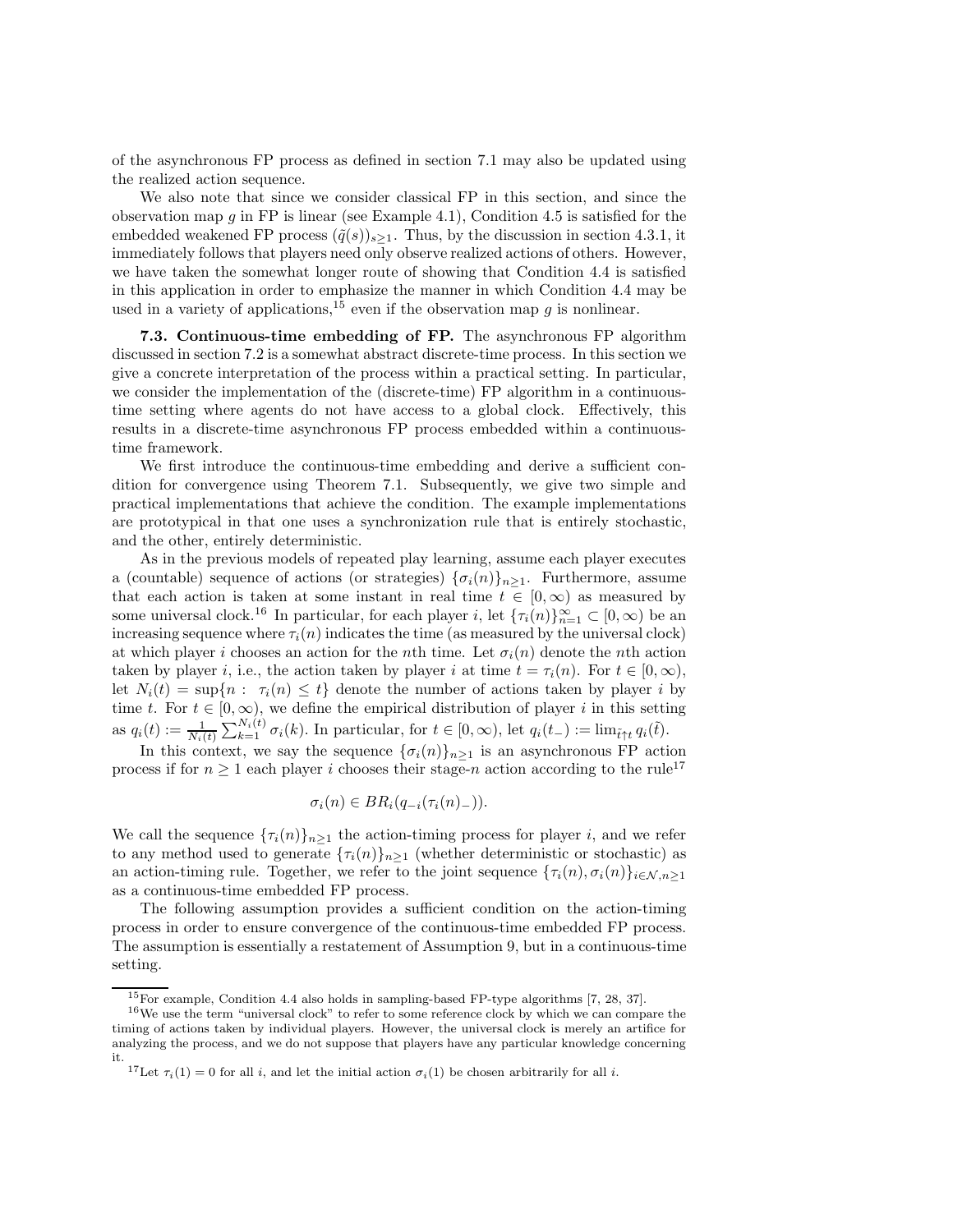*Assumption* 10. (i) For each i there holds  $\lim_{t\to\infty} N_i(t) = \infty$ , (ii) for each i, j there holds  $\lim_{t\to\infty} N_i(t)/N_i(t) = 1$ .

Part (i) of the above assumption may be satisfied, for instance, as long as the clock skew of each agent stays bounded (with respect to the universal clock), and each agent takes actions infinitely often with respect to their local clock. In order to ensure (ii) is satisfied, slightly more care is needed, as demonstrated by the specific application scenarios below.

The following theorem demonstrates that if the action-timing sequence is chosen to satisfy Assumption [10,](#page-18-1) then the continuous-time embedding of FP will converge to the set of NE.

<span id="page-19-0"></span>THEOREM 7.3. Let  $\Gamma$  *be a potential game. Suppose that*  $\{\sigma_i(n), \tau_i(n)\}_{i \in \mathcal{N}, n \geq 1}$  *is a continuous-time embedding of FP satisfying Assumption* [10.](#page-18-1) *Then players learn NE strategies in the sense that*  $\lim_{t\to\infty} d(q(t),NE)=0$ .

The proof of Theorem [7.3](#page-19-0) follows readily from Theorem [7.1.](#page-16-0)

In the following two subsections, we give two simple examples of action-timing rules that illustrate different methods for achieving Assumption [10](#page-18-1) (and hence achieving NE learning in the continuous-time embedded FP process).

**7.4. Independent Poisson clocks.** Let  $w_i(n) = \tau_i(n+1) - \tau_i(n)$  denote the stage n "waiting time" for player i. Suppose that for each player i and  $n \geq 1$ ,  $w_i(n)$ is an independent random variable with distribution  $w_i(n) \sim exp(\lambda)$ , where  $\lambda > 0$  is some parameter that is common among all  $i$ . In this case, the action-timing process  ${\tau_i(n)}_{n>1}$  is said to be a homogenous Poisson process.

The following theorem shows that if the action-timing process is randomly generated in this manner, then players will achieve NE learning.

Theorem 7.4. *Let* Γ *be potential game. Suppose that players are engaged in a continuous-time embedded asynchronous FP process and the action-timing sequences*  ${\lbrace \tau_i(n) \rbrace_{n \geq 1}}$  *are generated as independent homogenous Poisson processes with common parameter*  $\lambda$ *. Then players learn NE strategies in the sense that*  $\lim_{t\to\infty} d(q(t),NE)$  = 0*, a.s.*

*Proof.* By Theorem [7.1](#page-16-0) it is sufficient to show that  $\lim_{t\to\infty} N_i(t) = \infty$  for all i, and  $\lim_{t\to\infty} \frac{N_i(t)}{N_j(t)} = 1$  for all  $i, j$ .

First, note that for any i and  $n \ge 1$ ,  $w_i(n) < \infty$  a.s. Hence,  $\tau_i(n) = \sum_{k=1}^n w_i(k) <$  $\infty$  for all *i*, a.s. Equivalently, for any  $M > 0$ , a.s. there exists a (random) time  $T > 0$ such that  $N_i(t) \geq M$  for all  $t \geq T$ . Hence,  $\lim_{t \to \infty} N_i(t) = \infty$ , a.s.

Now we show that  $\lim_{t\to\infty} \frac{N_i(t)}{N_j(t)} = 1$  for all *i*, *j*. Note that by footnote [17,](#page-18-0) we have  $\tau_i(1) = 0$  for all i. Let  $\tau(1) := 0$  and let  $\mathcal{T}_1 := {\tau_i(n)}_{i \in \mathcal{N}, n \geq 1} \setminus \tau(1)$ . For  $n \geq 2$ , let  $\tau(n) := \min \mathcal{T}_{n-1}$  and let  $\mathcal{T}_n := \mathcal{T}_{n-1} \setminus \tau(n)$ . In this manner, we produce the sequence  ${\tau(n)}$ . For  $n \geq 1$ ,  $i \in \mathcal{N}$ , define  $X_i(n) \in \{0,1\}$  to be an indicator variable with  $X_i(n) = 1$  if  $\tau(n) \in {\tau_i(k)}_{k \geq 1}$  and  $X_i(n) = 0$  otherwise.

Let  $\mathcal{F}_0 := \emptyset$  and for  $n \geq 1$ , let  $\mathcal{F}_n := \sigma(\{\tau(k)\}_{k=1}^n)$ .<sup>18</sup> Since for each i,  $\{\tau_i(n)\}_{n \geq 1}$  is a Poisson process with common parameter  $\lambda$ , there holds  $\xi_i(n) = \frac{1}{N}$  for all i and

<sup>&</sup>lt;sup>18</sup>Here we use the notation  $\sigma(\cdot)$  according to its standard usage in probability theory, to denote the  $\sigma$ -algebra generated by a collection of random variables [\[44\]](#page-23-3). This usage of  $\sigma$  here is different from its usage throughout the rest of the paper.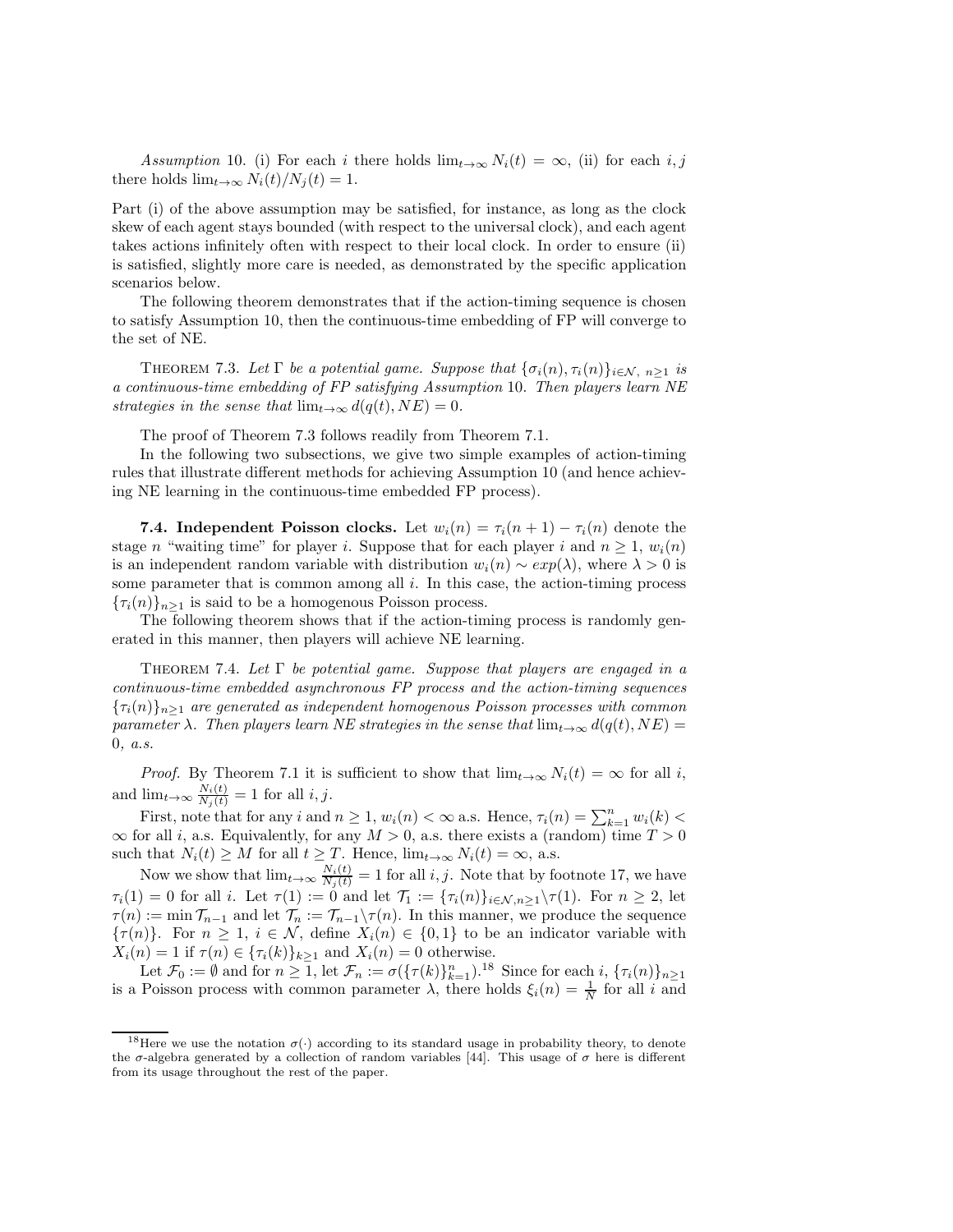$n<sup>19</sup>$  By Levi's extension of the Borel–Cantelli lemma (see [\[44,](#page-23-3) p. 124]) there holds

<span id="page-20-2"></span>(7.10) 
$$
\lim_{n \to \infty} \left( \sum_{k=1}^{n} X_i(k) \right) / \left( \sum_{k=1}^{n} \xi_i(k) \right) = 1, \text{ a.s.}
$$

Note that for each i,  $\sum_{k=1}^{n} X_i(k) = N_i(\tau(n))$  and  $\sum_{k=1}^{n} \xi_i(k) = \frac{n}{N}$ . Thus by [\(7.10\)](#page-20-2),  $\lim_{n\to\infty}\frac{N_i(\tau(n))}{N_j(\tau(n))}=\lim_{n\to\infty}\frac{N_i(\tau(n))}{n/N}$  $\frac{n/N}{N_j(\tau(n))} = 1$ , a.s. for all *i*, *j*.

Finally, note that  $\lim_{n\to\infty} \tau(n) = \infty$ , a.s., and for each i  $N_i(t)$  is constant on  $[0, \infty) \setminus {\{\tau(n)\}_n \ge 1}$ . Thus,  $\lim_{t \to \infty} \frac{N_i(t)}{N_j(t)} = 1$ , a.s.

<span id="page-20-1"></span>**7.5. Adaptive clock rates.** In this section we consider a scenario in which each player chooses the timing of her actions (deterministically) according to a personal clock with a skew rate that may be different among players.

Let  $w_i(n) = \tau_i(n+1) - \tau_i(n)$  again denote the stage n waiting time for player i. For each i, let  $w_{i,0}$  denote a base waiting time for player i. The base waiting time of player  $i$  may be interpreted as the amount of time which expires according to the universal clock during one unit of time as measured by player i's personal clock. The disparity in the  $w_{i,0}$  thus reflects disparate skew rates among players' personal clocks.

Let  $N_{\min}(t) := \min_i N_i(t)$ . At time t, we suppose that player i has knowledge of  $N_{\text{min}}(s)$  at the time instances  $s \in \{kw_{i,0}: k \in \mathbb{N}_+, kw_{i,0} \leq t\}$  (i.e., player i is aware of the value of  $N_{\text{min}}$  at instances when her "clock ticks"). For each i, let  $B_i \in \mathbb{R}$  be a number satisfying  $B_i > \max_i w_{i,0}$ .

Suppose that player i adaptively chooses her stage  $n$  waiting time according to the rule

<span id="page-20-3"></span>
$$
(7.11) \t w_i(n) = \min \big\{ k w_{i,0} : k \in \mathbb{N}_+, \ N_{\min}(\tau_i(n) + k w_{i,0}) \ge N_i(\tau_i(n)) - B_i \big\}.
$$

In words, this rule may be described as follows: Player *i* periodically observes  $N_{\text{min}}(t)$ . If  $N_i(t) - N_{\min}(t) \leq B_i$  then player i takes a new action. If  $N_i(t) - N_{\min}(t) > B_i$  then player i waits for  $N_{\text{min}}(t)$  to increase sufficiently (satisfying  $N_i(t) - N_{\text{min}}(t) \leq B_i$ ) before taking a new action.

Theorem 7.5. *Let* Γ *be a potential game. Suppose that players are engaged in a continuous-time embedded asynchronous FP process in which the action-timing sequence*  $\{\tau_i(n)\}_{n>1}$  *is generated according to the adaptive rule* [\(7.11\)](#page-20-3)*. Then players learn NE strategies in the sense that*  $\lim_{t\to\infty} d(q(t),NE)=0$ *.* 

*Proof.* By Theorem [7.1,](#page-16-0) it is sufficient to show that  $\lim_{t\to\infty} N_i(t) = \infty$  for some (and hence all) i and that  $\lim_{t\to\infty} \frac{N_i(t)}{N_j(t)} = 1$ .

Note that for  $i^* \in \arg \max_i w_{i,0}$ , there holds  $N_{i^*}(t) = \lfloor \frac{t}{w_{i^*,0}} \rfloor + 1$  and, hence,  $\lim_{t\to\infty} N_{i^*}(t) = \infty$ . Furthermore, by construction,  $|N_i(t) - N_{i^*}(t)| \leq 2 \max_i B_i$ , for all *i* and for all  $t \ge 0$ . Hence,  $\lim_{t \to \infty} \frac{N_i(t)}{N_j(t)} = 1$  for *i*, *j*.

<span id="page-20-0"></span>**8. Concluding remarks.** We have studied the robustness of a class of bestresponse-based algorithms that we refer to as FP-type algorithms. It has been shown that the convergence of such algorithms can be retained under a form of best-response perturbation in which players are permitted to sometimes make errors in their best response action, so long as the degree of suboptimality asymptotically decays to zero.

 $19$ Recall that N denotes the number of players.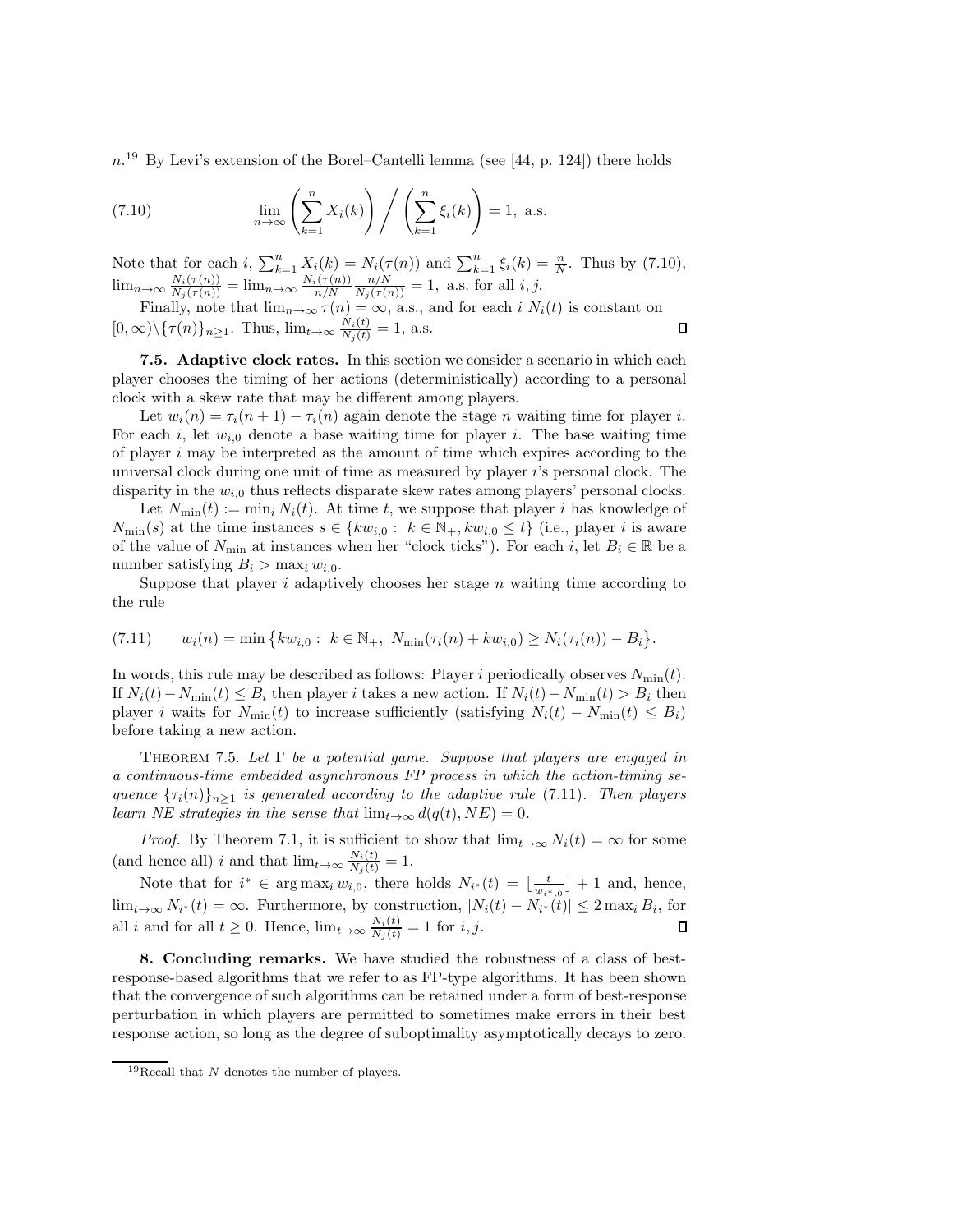We have shown that this form of robustness can be used to develop practical algorithms, including distributed algorithms, reduced-complexity algorithms, and asynchronous algorithms.

#### <span id="page-21-9"></span>**Appendix A.**

LEMMA A.1. Let  $i, j \in N$ , let  $\tau_i(s)$  and  $\tilde{q}_i(s)$  be defined as in section [7.2,](#page-15-0) and *assume Assumption* [9](#page-15-2) *holds.* Then  $\lim_{s\to\infty} ||q_i(\tau_i(s)) - \tilde{q}_i(s)|| = 0$ .

*Proof.* Note that by the definitions of  $\tau_i$ ,  $N_i$ , and  $\tilde{q}_i$  there holds  $q_i(n)$  = *Proof.* Note that by the definitions of  $\tau_j$ ,  $N_j$ , and  $q_j$  there holds  $q_j(n) = q_j(\tau_j(N_j(n))) = \tilde{q}_j(N_j(n))$  for any  $n \in \mathbb{N}_+$ . Noting that  $\sqrt{2} = \max_{p',p'' \in \Delta(Y_j)}$  $||p' - p''||$ , we also have  $||\tilde{q}_j(s + 1) - \tilde{q}_j(s)|| \leq \frac{\sqrt{2}}{s}$  for  $s \in \mathbb{N}_+$  and, more generally, for  $s_1, s_2 \in \mathbb{N}_+$ , we have  $\|\tilde{q}_j(s_1) - \tilde{q}_j(s_2)\| \le \sum_{s=\min(s_1, s_2)}^{\max(s_1, s_2)-1} \|\tilde{q}_j(s+1) - \tilde{q}_j(s)\| \le$  $|s_2-s_1|$  $min(s_1,s_2)$  $\sqrt{2}$ . Hence,

$$
|q_j(\tau_i(s)) - \tilde{q}_j(s)|| = ||\tilde{q}_j(N_j(\tau_i(s))) - \tilde{q}_j(s)|| = ||\tilde{q}_j(N_j(\tau_i(s))) - \tilde{q}_j(N_i(\tau_i(s)))||
$$
  

$$
\leq \frac{|N_j(\tau_i(s)) - N_i(\tau_i(s))|}{\min(N_i(\tau_i(s)), N_j(\tau_i(s)))} \sqrt{2},
$$

where the second equality follows from the fact that  $N_i(\tau_i(s)) = s$  (see [\(7.2\)](#page-16-5)). Thus, it suffices to show that

$$
\lim_{s \to \infty} \frac{|N_j(\tau_i(s)) - N_i(\tau_i(s))|}{\min(N_i(\tau_i(s)), N_j(\tau_i(s)))} = 0.
$$

But, by Assumption [9,](#page-15-2) for any  $i, j$  there holds

$$
0 = \lim_{n \to \infty} \frac{N_i(n)}{N_j(n)} - 1 = \lim_{s \to \infty} \frac{N_i(\tau_i(s))}{N_j(\tau_i(s))} - 1 = \lim_{s \to \infty} \frac{N_i(\tau_i(s)) - N_j(\tau_i(s))}{N_j(\tau_i(s))},
$$

where the second equality follows from the fact that (again by Assumption [9](#page-15-2)  $\lim_{s\to\infty}\tau_i(s)=\infty.$  $\Box$ 

**Acknowledgment.** We are grateful to an anonymous reviewer for insightful suggestions, comments, and criticisms.

#### REFERENCES

- <span id="page-21-8"></span>[1] B. Swenson, S. Kar, and J. Xavier, On asynchronous implementations of fictitious play for distributed learning, in Asilomar Conference on Signals, Systems and Computers, IEEE, Piscataway, NJ, 2015, pp. 1119–1124.
- <span id="page-21-0"></span>[2] J. R. Marden, J. S. Shamma, et al., Game theory and distributed control, in Handbook of Game Theory, Vol. 4, North-Holland, Amsterdam, 2014, pp. 861–899.
- <span id="page-21-1"></span>[3] G. W. Brown, Iterative Solutions of Games by Fictitious Play, in Activity Analysis of Production and Allocation, Wiley, New York, 1951.
- <span id="page-21-2"></span>[4] D. FUDENBERG AND D. K. LEVINE, The Theory of Learning in Games, Vol. 2, MIT Press, Cambridge, MA, 1998.
- <span id="page-21-3"></span>[5] J. S. SHAMMA AND G. ARSLAN, Dynamic fictitious play, dynamic gradient play, and distributed convergence to Nash equilibria, IEEE Trans. Automat. Control, 50 (2005), pp. 312–327.
- <span id="page-21-4"></span>[6] J. R. MARDEN, G. ARSLAN, AND J. S. SHAMMA, Joint strategy fictitious play with inertia for potential games, IEEE Trans. Automat. Control, 54 (2009), pp. 208–220.
- <span id="page-21-5"></span>[7] T. J. Lambert, M. A. Epelman, and R. L. Smith, A fictitious play approach to large-scale optimization, Oper. Res., 53 (2005), pp. 477–489.
- <span id="page-21-6"></span>[8] A. Garcia, D. Reaume, and R. L. Smith, Fictitious play for finding system optimal routings in dynamic traffic networks, Transport. Res. Part B Methodol., 34 (2000), pp. 147–156.
- <span id="page-21-7"></span>[9] T. J. LAMBERT AND H. WANG, Fictitious Play Approach to a Mobile Unit Situation Awareness Problem, Technical report, University of Michigan, Ann Arbor, MI, 2003.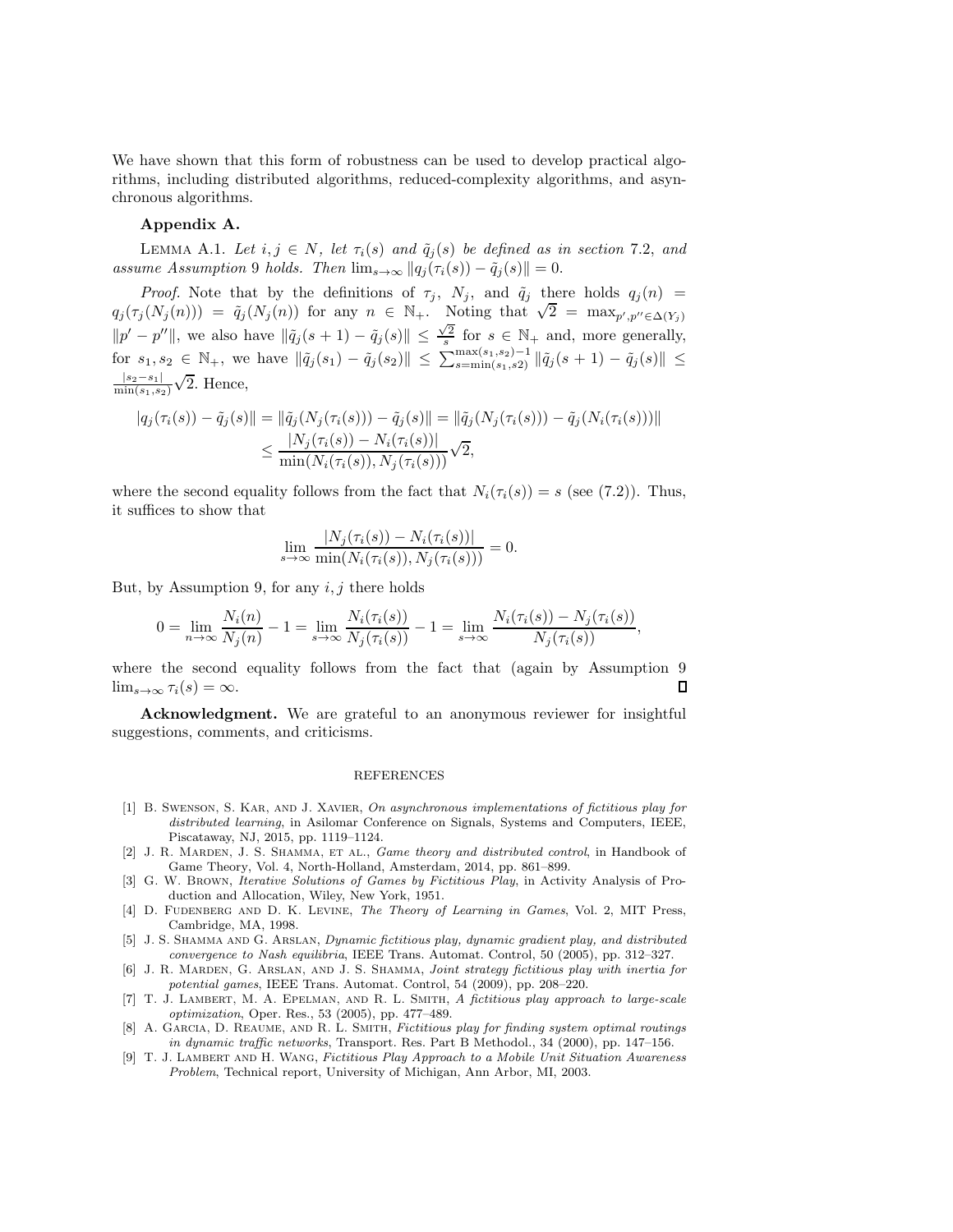- <span id="page-22-1"></span><span id="page-22-0"></span>[10] H. Tembine, Distributed Strategic Learning for Wireless Engineers, CRC, Boca Raton, FL, 2012.
- [11] S. I. Gass and P. M. R. Zafra, Modified fictitious play for solving matrix games and linearprogramming problems, Comput. Oper. Res., 22 (1995), pp. 893–903.
- <span id="page-22-2"></span>[12] W. SAAD, Z. HAN, H. V. POOR, AND T. BASAR, Game-theoretic methods for the smart grid: An overview of microgrid systems, demand-side management, and smart grid communications, IEEE Signal Process. Mag., 29 (2012), pp. 86–105.
- <span id="page-22-3"></span>[13] M. BENAÏM AND O. RAIMOND, A class of self-interacting processes with applications to games and reinforced random walks, SIAM J. Control Optim., 48 (2010), pp. 4707–4730.
- <span id="page-22-5"></span><span id="page-22-4"></span>[14] J. ROBINSON, An iterative method of solving a game, Ann. Math. (2), 54 (1951), pp. 296–301.
- [15] K. MIYASAWA, On the Convergence of the Learning Process in a  $2 \times 2$  Non-Zero-Sum Twoperson Game, Research Memorandum 33, Economic Research Program, Princeton University, Princeton, NJ, 1961.
- <span id="page-22-7"></span><span id="page-22-6"></span>[16] U. Berger, Fictitious play in 2×n games, J. Econom. Theory, 120 (2005), pp. 139–154.
- [17] D. Monderer and L. S. Shapley, Fictitious play property for games with identical interests, J. Econom. Theory, 68 (1996), pp. 258–265.
- <span id="page-22-9"></span><span id="page-22-8"></span>[18] D. MONDERER AND L. SHAPLEY, Potential games, Games Econom. Behav., 14 (1996), pp. 124– 143.
- [19] A. SELA AND D. HERREINER, Fictitious play in coordination games, Internat. J. Game Theory, 28 (1999), pp. 189–197.
- <span id="page-22-10"></span>[20] U. BERGER, Learning in games with strategic complementarities revisited, J. Econom. Theory, 143 (2008), pp. 292–301.
- <span id="page-22-12"></span><span id="page-22-11"></span>[21] L. S. Shapley, Some topics in two-person games, Adv. Game Theory, 52 (1964), pp. 1–29.
- [22] J. S. JORDAN, Three problems in learning mixed-strategy Nash equilibria, Games Econom. Behav., 5 (1993), pp. 368–386.
- <span id="page-22-13"></span>[23] M. BRAVO AND M. FAURE, Reinforcement learning with restrictions on the action set, SIAM J. Control Optim., 53 (2015), pp. 287–312.
- <span id="page-22-14"></span>[24] B. VAN DER GENUGTEN, A weakened form of fictitious play in two-person zero-sum games, Internat. Game Theory Rev., 2 (2000), pp. 307–328.
- <span id="page-22-15"></span>[25] D. S. Leslie and E. J. Collins, Generalised weakened fictitious play, Games Econom. Behav., 56 (2006), pp. 285–298.
- <span id="page-22-16"></span>[26] B. Swenson, S. Kar, and J. Xavier, Empirical centroid fictitious play: An approach for distributed learning in multi-agent games, IEEE Trans. Signal Process., 63 (2015), pp. 3888– 3901.
- <span id="page-22-25"></span>[27] A. G. Dimakis, S. Kar, J. M. F. Moura, M. G. Rabbat, and A. Scaglione, Gossip algorithms for distributed signal processing, Proc. IEEE, 98 (2010), pp. 1847–1864.
- <span id="page-22-17"></span>[28] B. Swenson, S. Kar, and J. Xavier, Single sample fictitious play, IEEE Trans. Automat. Control,<http://ieeexplore.ieee.org/document/7935409/> (2017).
- <span id="page-22-18"></span>[29] B. Swenson, S. Kar, and J. Xavier, Strong convergence to mixed equilibria in fictitious play, in IEEE 48th Annual Conference on Information Sciences and Systems, IEEE, Piscataway, NJ, 2014, pp. 1–6.
- <span id="page-22-20"></span><span id="page-22-19"></span>[30] H. P. Young, Strategic Learning and its Limits, Oxford University Press, Oxford, 2004.
- [31] A. OLSHEVSKY AND J. N. TSITSIKLIS, Convergence speed in distributed consensus and averaging, SIAM J. Control Optim., 48 (2009), pp. 33–55.
- <span id="page-22-21"></span>[32] J. KOSHAL, A. NEDIĆ, AND U. V. SHANBHAG, A gossip algorithm for aggregative games on graphs, in IEEE Conference on Decision and Control, IEEE, Piscataway, NJ, 2012, pp. 4840–4845.
- <span id="page-22-22"></span>[33] V. S. Borkar, Stochastic approximation with two time scales, Systems Control Lett., 29 (1997), pp. 291–294.
- <span id="page-22-23"></span>[34] S. PERKINS AND D. S. LESLIE, Asynchronous stochastic approximation with differential inclusions, Stoch. Syst., 2 (2012), pp. 409–446.
- <span id="page-22-26"></span><span id="page-22-24"></span>[35] D. Fudenberg, Learning mixed equilibria, Games Econom. Behav., 5 (1993), pp. 320–367.
- [36] M. BENAÏM, J. HOFBAUER, AND S. SORIN, Stochastic approximations and differential inclusions, SIAM J. Control Optim., 44 (2005), pp. 328–348.
- <span id="page-22-27"></span>[37] B. Swenson, Myopic Best-Response Learning in Large-Scale Games, Ph.D. thesis, Carnegie Mellon University, Pittsburgh, PA, 2017.
- <span id="page-22-29"></span><span id="page-22-28"></span>[38] S. HURKENS, *Learning by forgetful players*, Games Econom. Behav., 11 (1995), pp. 304–329.
- [39] J. HOFBAUER, Stability for the Best Response Dynamics, Technical report, Institut für Mathematik, Universität Wien, Vienna, Austria, 1995.
- <span id="page-22-30"></span>[40] B. Swenson, S. Kar, and J. Xavier, On robustness properties in empirical centroid fictitious play, in IEEE Conference on Decision and Control, IEEE, Piscataway, NJ, 2015, pp. 3324– 3330.